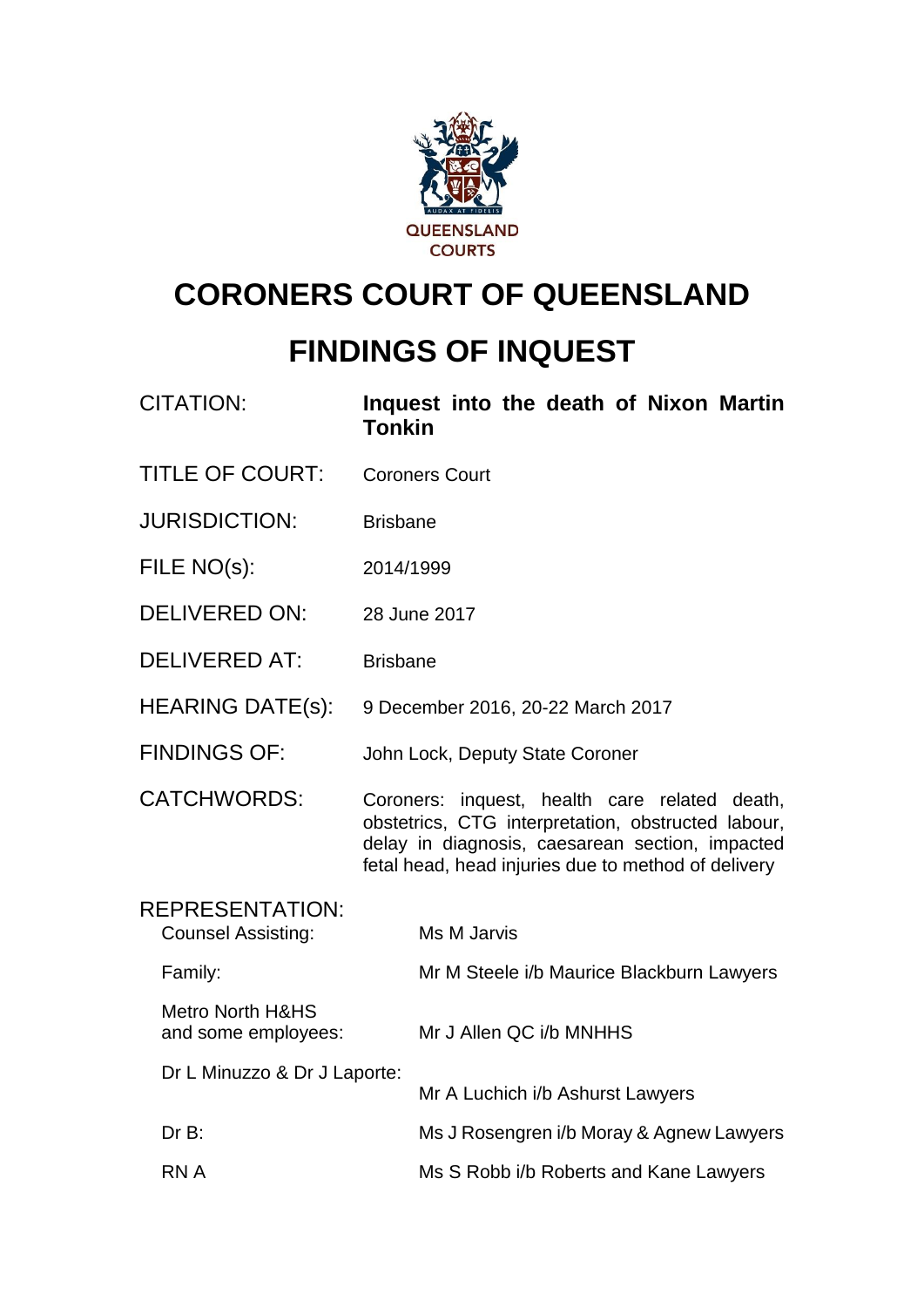| The changes that have already been implemented at the RBWH since |  |
|------------------------------------------------------------------|--|
|                                                                  |  |
| RANZCOG C-Obs 37 Delivery of the Fetus at Caesarean section 20   |  |
|                                                                  |  |
|                                                                  |  |
|                                                                  |  |
|                                                                  |  |
|                                                                  |  |
|                                                                  |  |
|                                                                  |  |
|                                                                  |  |

## Contents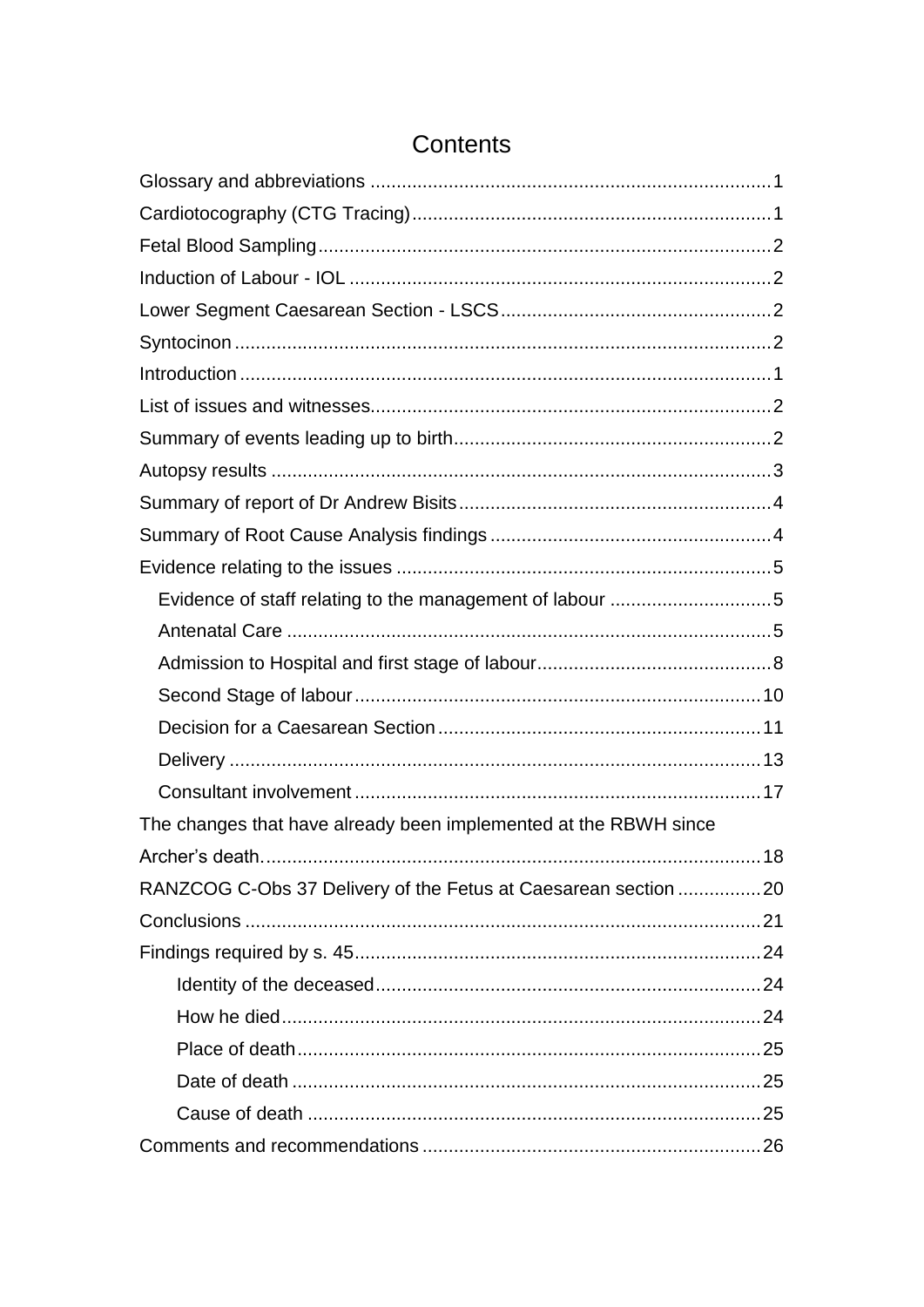## <span id="page-2-0"></span>**Glossary and abbreviations**

### <span id="page-2-1"></span>**Cardiotocography (CTG Tracing)**

CTG tracing is a device which is attached to the mother as a screening tool for the purpose of intrapartum fetal monitoring. It records the fetal heartbeat and uterine contractions. CTG tracing is an important tool to assist in clinical decision making about fetal condition. The purpose of such monitoring is to prevent fetal morbidity due to reduced oxygen levels to the fetus (hypoxia). It is not required for low risk pregnancies.

There are five elements, which need to be assessed in the course of interpreting CTG tracing including the baseline, accelerations, variability, decelerations and the duration and frequency of contractions.

Definitions in relation to fetal monitoring of the fetal heart rate (FHR) are contained in Appendix E of the Royal and New Zealand College of Obstetrics and Gynaecology (RANZCOG) guidelines. They are as follows:

The RANZCOG guideline notes as a good practice for women receiving continuous electronic fetal monitoring, the CTG should be reviewed at least every 15 – 30 minutes. It should be regularly recorded, either by written or electronic entry, in the medical record that the CTG has been reviewed.

The RANZCOG guideline contains the following good practice note for assessing CTG's:

The normal CTG is associated with a low probability of fetal compromise and has the following features:

- Baseline rate  $110 160$
- Baseline variability of  $5 25$  bpm
- · Accelerations 15bpm for 15 seconds
- No decelerations

All other CTG's are by this definition abnormal and require further evaluation taking into account the full clinical picture

The following features are unlikely to be associated with significant fetal compromise when occurring in isolation:

- · Baseline rate 100 109
- · Absence of accelerations
- · Early decelerations
- · Variable decelerations without complicating features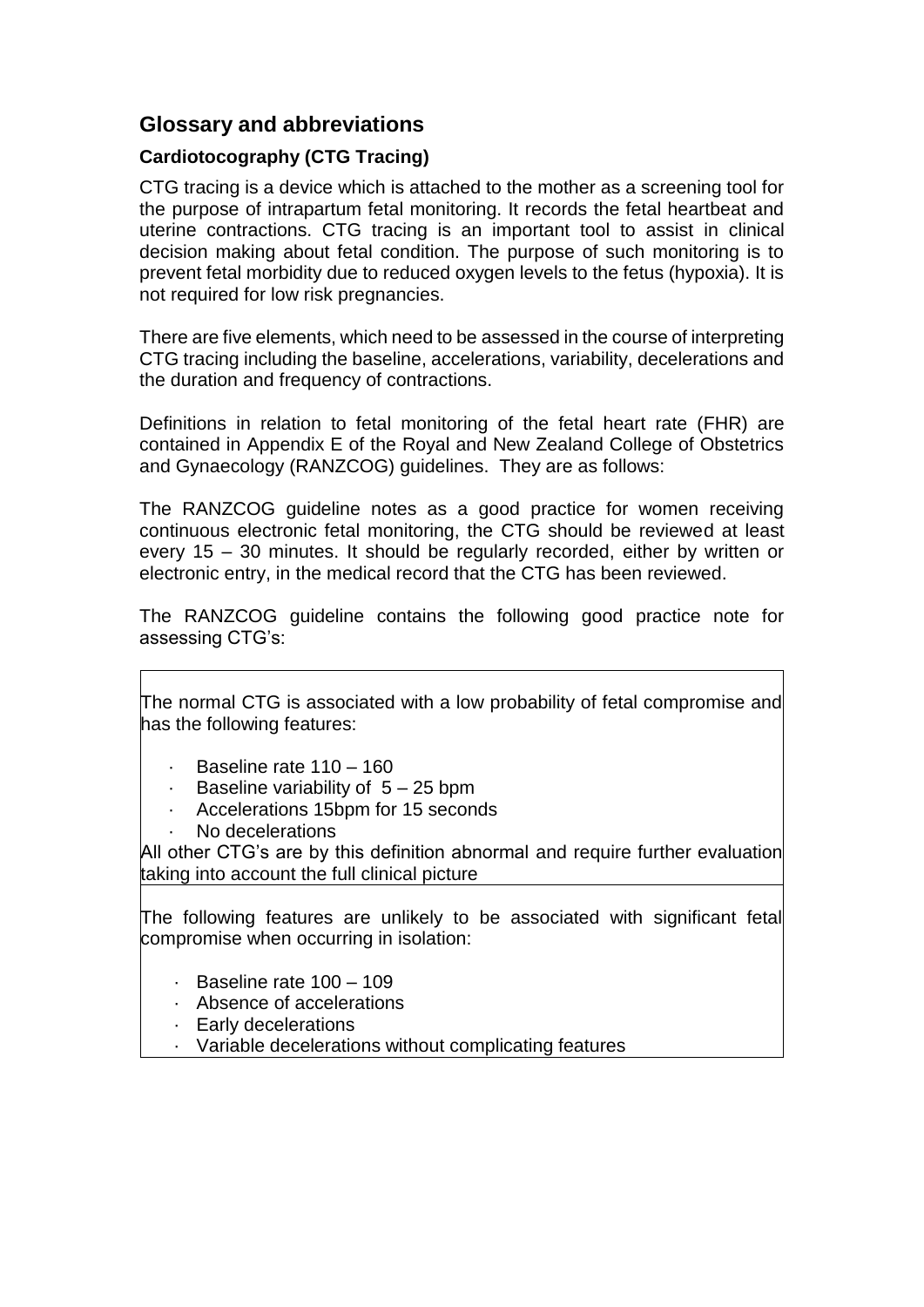The following features may be associated with significant fetal compromise and require further action, such as described in Guideline 10:

- · Fetal tachycardia.
- · Reduced baseline variability.
- Complicated variable decelerations.
- Late decelerations
- Prolonged decelerations

The following features are very likely to be associated with significant fetal compromise and require immediate management , which may include urgent delivery:

- Prolonged bradycardia (<100 bpm for > 5 minutes)
- Absent baseline variability
- · Sinusoidal pattern
- · Complicated variable decelerations with reduced baseline variability

A deceleration is not automatically a cause for alarm and it happens particularly in labour when the baby is being squeezed by the uterus.

The RANZCOG guideline number 11 notes that in clinical situations where the FHR is considered abnormal, immediate management includes: identification of any reversible cause of the abnormality and initiation of appropriate action (e.g., correction of maternal hypotension, cessation of oxytocin) and initiation or maintenance of continuous electronic fetal monitoring. Consideration of further fetal evaluation or delivery should occur if a significant abnormality persists.

The RANZCOG guideline also recommends using fetal blood sampling (FBS) to reduce the rates of increased intervention associated with electronic fetal monitoring.

#### <span id="page-3-0"></span>**Fetal Blood Sampling**

Fetal Blood Sampling is a procedure used during labour to confirm whether fetal oxygenation is sufficient. It is performed by creating a shallow cut to the scalp and taking a blood sample. Two constituents that are commonly tested by this procedure are pH and lactate. A low pH and high level of lactate indicate there is acidosis, which is associated with hypoxia.

#### <span id="page-3-1"></span>**Induction of Labour - IOL**

#### <span id="page-3-2"></span>**Lower Segment Caesarean Section - LSCS**

#### <span id="page-3-3"></span>**Syntocinon**

Syntocinon is a synthetic form of oxytocin, a natural hormone released in large amounts during labor, facilitating birth. The synthetic version is used for labour induction.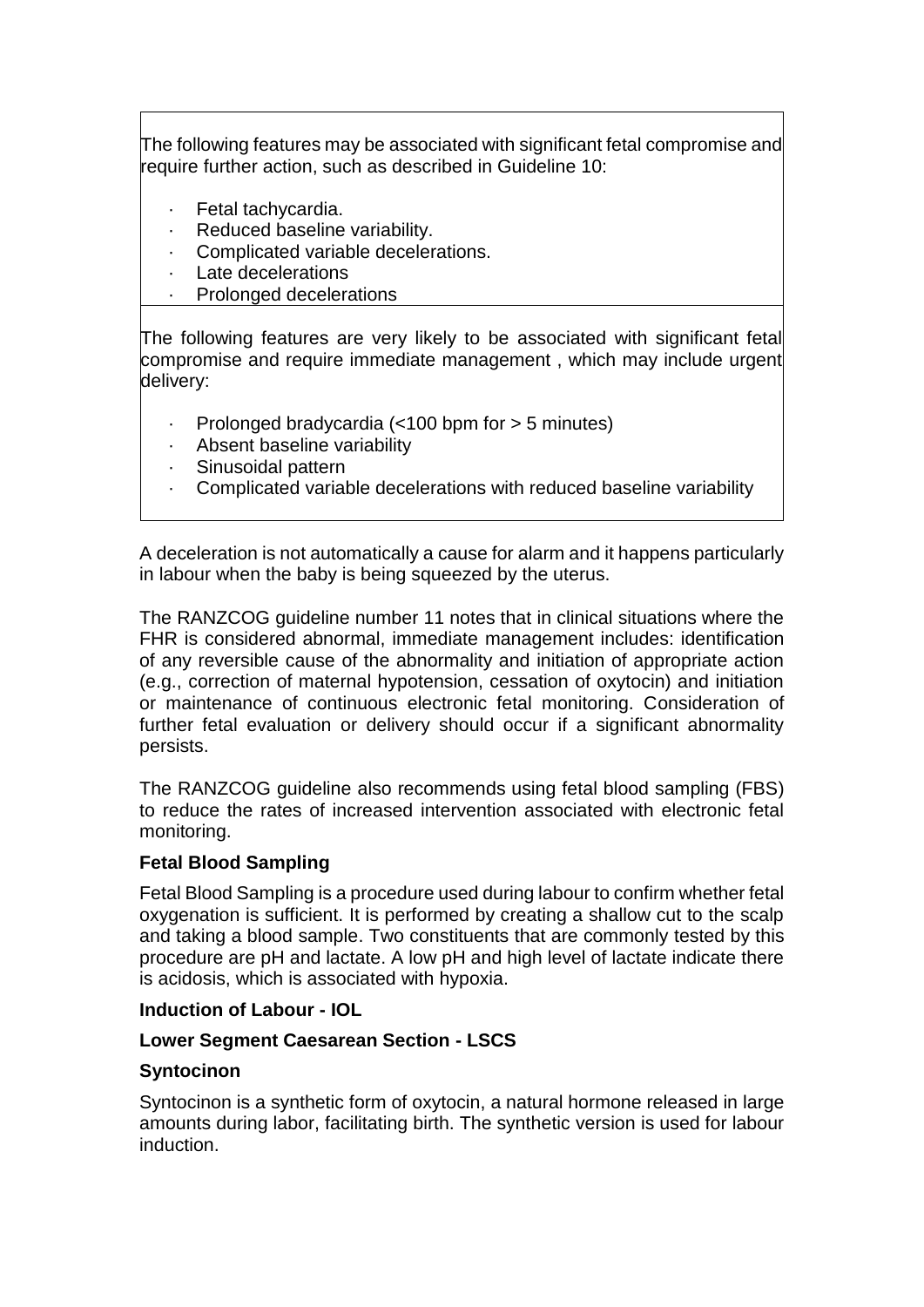## <span id="page-4-0"></span>**Introduction**

- 1. Nixon Tonkin died shortly after his birth on 6 June 2014 at 38 weeks gestation. He was the infant son of Simone Lai and Martin Tonkin.
- 2. Labour had been induced. An obstructed labour was belatedly noted and a decision to proceed to a caesarean section was made.
- 3. During the caesarean section considerable difficulty was encountered by the obstetric registrar who was undertaking the caesarean section in disimpacting the baby's head out of the maternal pelvis. A midwife was requested to assist and did so by exerting upward pressure with two fingers on the baby's head through the vagina. Nixon was eventually delivered at around 13:09 hours on 6 June 2014.
- 4. At birth, Nixon was not breathing and resuscitation efforts were immediately commenced and continued for some time. Nixon showed no signs of recovery and was declared deceased at 1340. Nixon's unexpected death was appropriately reported by the hospital to the coroner.
- 5. An autopsy was performed, during which it was identified that Nixon had suffered significant head injuries including skull fractures, haemorrhages and brain swelling. The forensic pathologist stated that the fractures most likely occurred when the two fingers were pushing the head via the vagina in an attempt to disimpact the head from the pelvis.
- 6. An investigation commenced and statements were obtained from the nurses and doctors involved in the birth. An expert report was commissioned by the coroner from Dr Andrew Bisits. The Royal Brisbane and Women's Hospital (RBWH) also conducted a HEAPS analysis and a Root Cause Analysis. Other experts have also since provided opinions.
- 7. Nixon's parents, Simone and Martin, have understandably raised many questions about Nixon's birth and whether the clinical management of Simone's labour and delivery was appropriate. Whilst they have had some opportunity to raise their concerns with the hospital, Simone and Martin say they still feel there are many areas where the hospital let them down. They have asked that an inquest be held not only to address their own personal questions about Nixon's death, but also to help ensure the safety of other babies in the future.
- 8. In response to this request, and having regard to the existence of another obstetrics-related death of an infant, Archer Langley, at the same hospital within two months of Nixon's death, a decision was made to hold inquests into both Nixon's and Archer's death.
- 9. Whilst the inquests were not joined, it was proposed that they be held close in time such that any preventative recommendations can be made in a more holistic way, taking into account learnings from each death.
- 10. Given many of these learnings have already potentially been identified through the hospital's own Root Cause Analysis, the intention of the inquest was to hear from those staff involved in Nixon's case, in an effort to determine if there is anything more that we can learn from his death that may not have been revealed through the Root Cause Analysis process.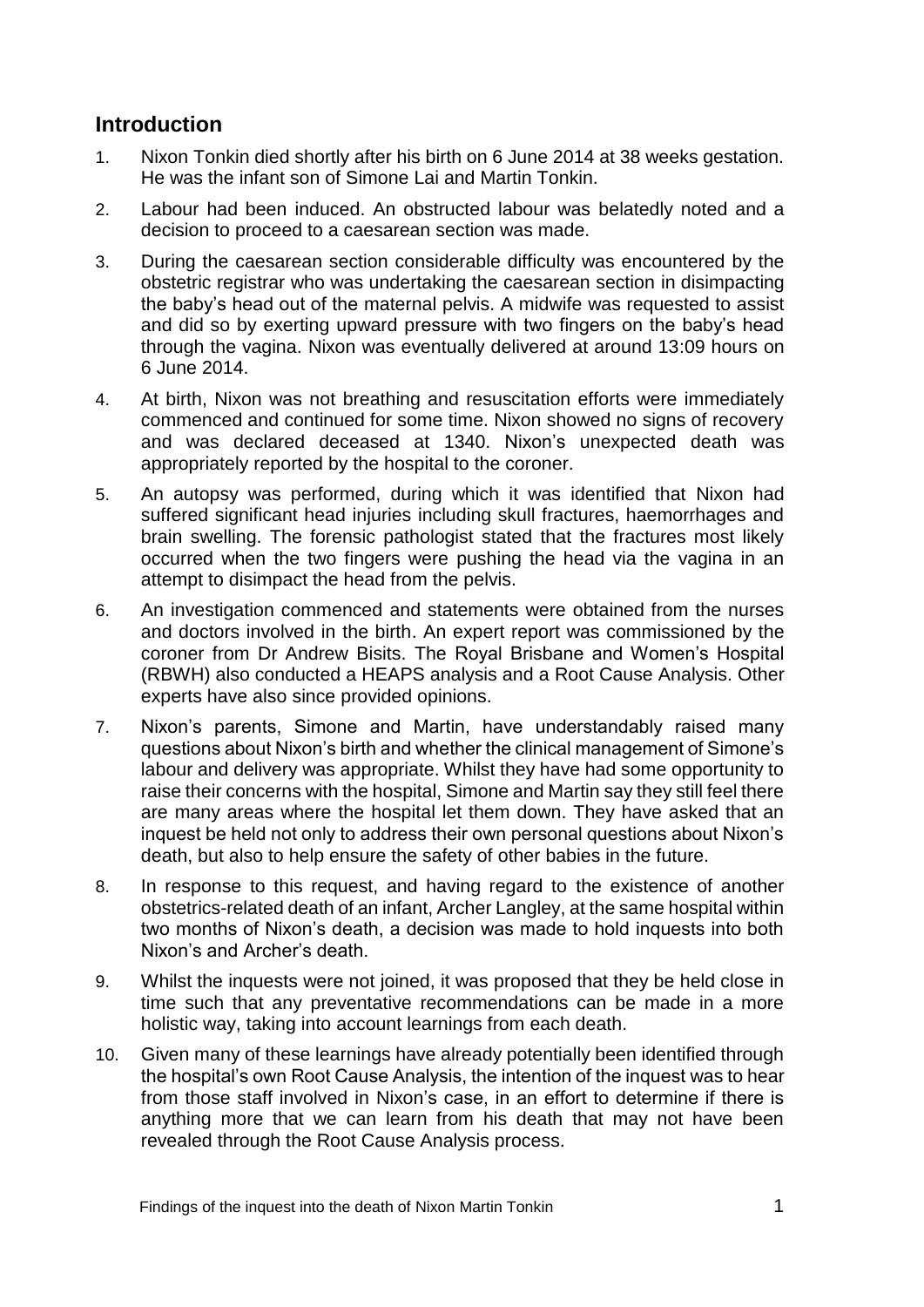11. I have made a non-publication order prohibiting the identification of two witnesses, being the midwife and obstetric registrar directly involved in the attempt to deliver Nixon during the caesarean section.

#### <span id="page-5-0"></span>**List of issues and witnesses**

- 12. A pre-hearing conference was held on 9 December 2016. The following issues were determined:
	- i. The findings required by section 45(2) of the *Coroners Act 2003*; namely the identity of the deceased, when, where and how he died and what caused his death.
	- ii. Whether key staff involved in the clinical management of Nixon's mother's pregnancy, induction, labour and caesarean section delivery can offer any further insight in relation to the deficiencies identified within the Root Cause Analysis Report commissioned by the RBWH, and factors that contributed to those deficiencies.
	- iii. Whether there are any matters about which preventative recommendations might be made pursuant to section 46 of the *Coroners Act 2003*, having regard to the changes that have already been implemented at the RBWH since Nixon's death.
- 13. The following witnesses were called to give evidence:
	- Ms Chloe SIMPSON, RN and midwife, RBWH
	- Ms Louise STEPHENSON, RN and midwife, RBWH
	- Dr Kirstin MILLARD, Obstetric Registrar, RBWH
	- Ms Jennifer HOPMAN, RN and midwife, RBWH
	- Ms A, RN and midwife, RBWH (referred to in a de-identified way as 'RN A' consistent with the non-publication order)
	- Ms Binny GEORGE, Theatre Nurse, RBWH
	- Dr Christoph Lehner, Obstetric and Gynaecological Registrar
	- Dr Christopher Arthur, Obstetric Registrar, RBWH
	- Dr B, Obstetric Registrar, RBWH (referred to in a de-identified way as 'Dr B' consistent with the non-publication order)
	- Dr Johanna Leporte, Obstetric Consultant, RBWH
	- Dr Lee Minuzzo, Obstetric Consultant, RBWH
	- Dr Andrew Bisits independent specialist obstetrician who provided a report
	- Dr Robert Lyneham independent specialist obstetrician who provided a report

#### <span id="page-5-1"></span>**Summary of events leading up to birth**

14. During the antenatal period, Simone was appropriately monitored and managed for gestational diabetes. On 3 June 2014, at almost 38 weeks gestation, Simone presented to the RBWH with a history of headaches over the previous two days. She was admitted overnight for observation with regards to her hypertension. During the course of the next two days, Simone was assessed and then administered treatments for induction of labour. Labour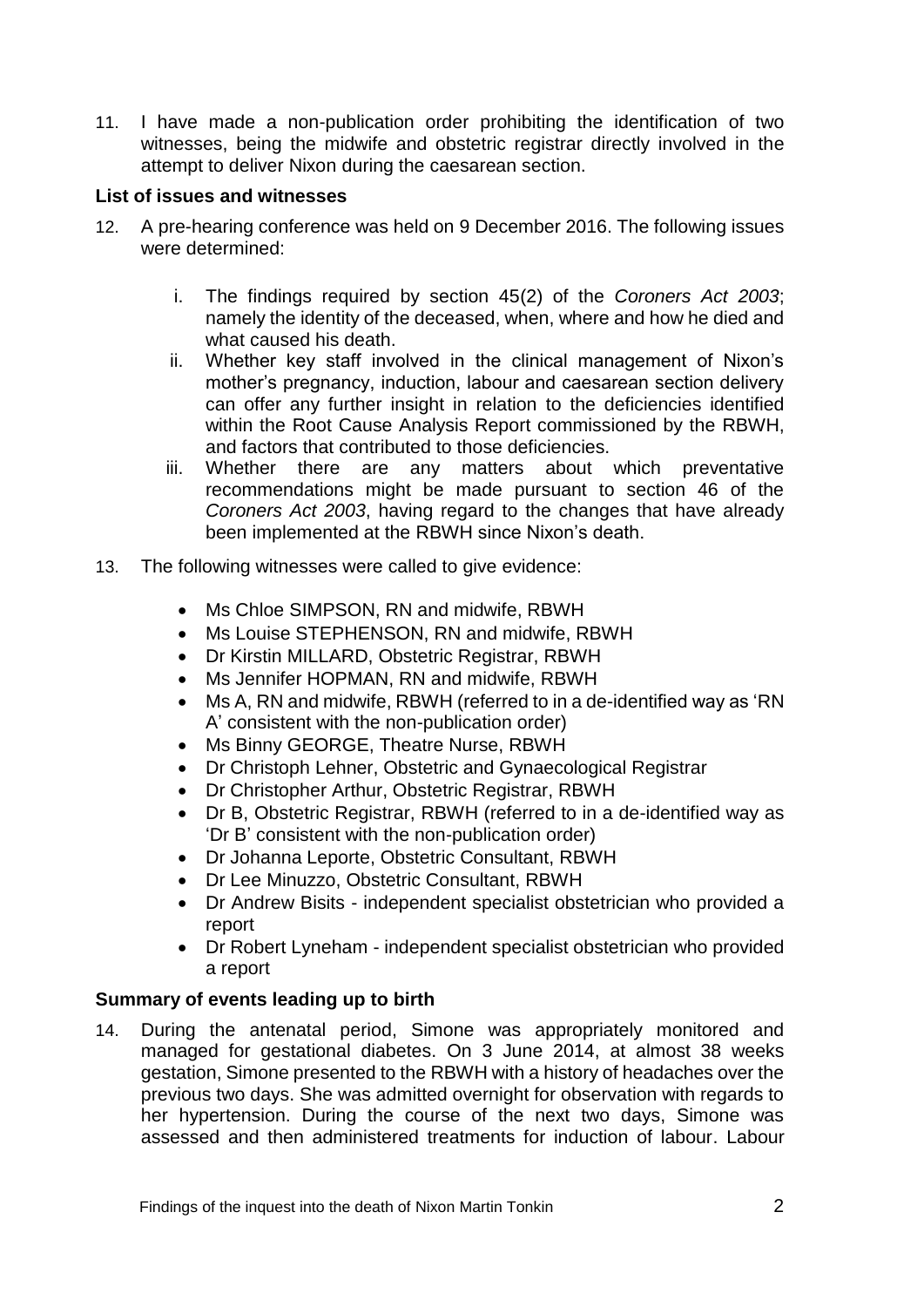commenced on 5 June 2014 and proceeded overnight and into the morning of 6 June 2014.

- 15. By around 0730 on 6 June 2014, Simone was assessed as being fully dilated but with the baby's head not yet on view. At around 0830 Simone was given medication to help increase the strength of her contractions. Active pushing commenced at around 0855.
- 16. After a period of active pushing, Simone was reviewed by a registrar, Dr B who noted that Simone's cervix was now 9cm dilated rather than fully dilated at 10cm as previously observed. The baby's head was still not on view. The consultant obstetrician, Dr Lee Minuzzo was subsequently asked to review Simone and confirmed these findings. Obstructed labour was diagnosed and a decision to deliver via a 'category two' caesarean section (that is, where there is maternal or fetal compromise but not immediately life threatening) was made.
- 17. Arrangements were then made to prepare a theatre for the procedure. During this time, Dr B and Dr Minuzzo discussed whether it was necessary for the consultant to attend the procedure, with a decision made that the registrar could perform the procedure without consultant supervision.
- 18. Simone's caesarean section delivery commenced at around 1243, a little over two hours after the decision that a category two caesarean was needed.
- 19. From the outset, there was considerable difficulty when attempts were made by the registrar, Dr B to disimpact the baby's head out of the pelvis. Because of this difficulty, midwife RN A, who was there ready to receive the baby, assisted by exerting upward pressure with two fingers on the baby's head through the vagina. This was still not successful in delivering the baby.
- 20. Other medical staff responded to a call to attend the theatre urgently to help with the delivery. Nixon was eventually delivered with the assistance of these staff at around 1309.
- 21. At birth, Nixon was not breathing and resuscitation efforts were immediately commenced and continued for some time. There were two gasping respirations. Nixon showed no signs of recovery and was declared deceased at 1340.

#### <span id="page-6-0"></span>**Autopsy results**

- 22. An autopsy was performed by Dr Nathan Milne, forensic pathologist. Dr Milne identified that Nixon had suffered significant head injuries including skull fractures, subdural and subarachnoid haemorrhages and brain swelling.
- 23. The forensic pathologist stated that the fractures most likely occurred when the two fingers were pushing on the head via the vagina in an attempt to disimpact the head from the pelvis. The pressure from two fingers is relatively focused and more likely to cause fracture than a broader area of application of force.
- 24. The forensic pathologist concluded that obstructed labour was the underlying cause of Nixon's head injuries, and that this in turn was caused by the baby being large (fetal macrosomia – weighing more than the 90th percentile for gestational age), which was likely associated with Simone's gestational diabetes.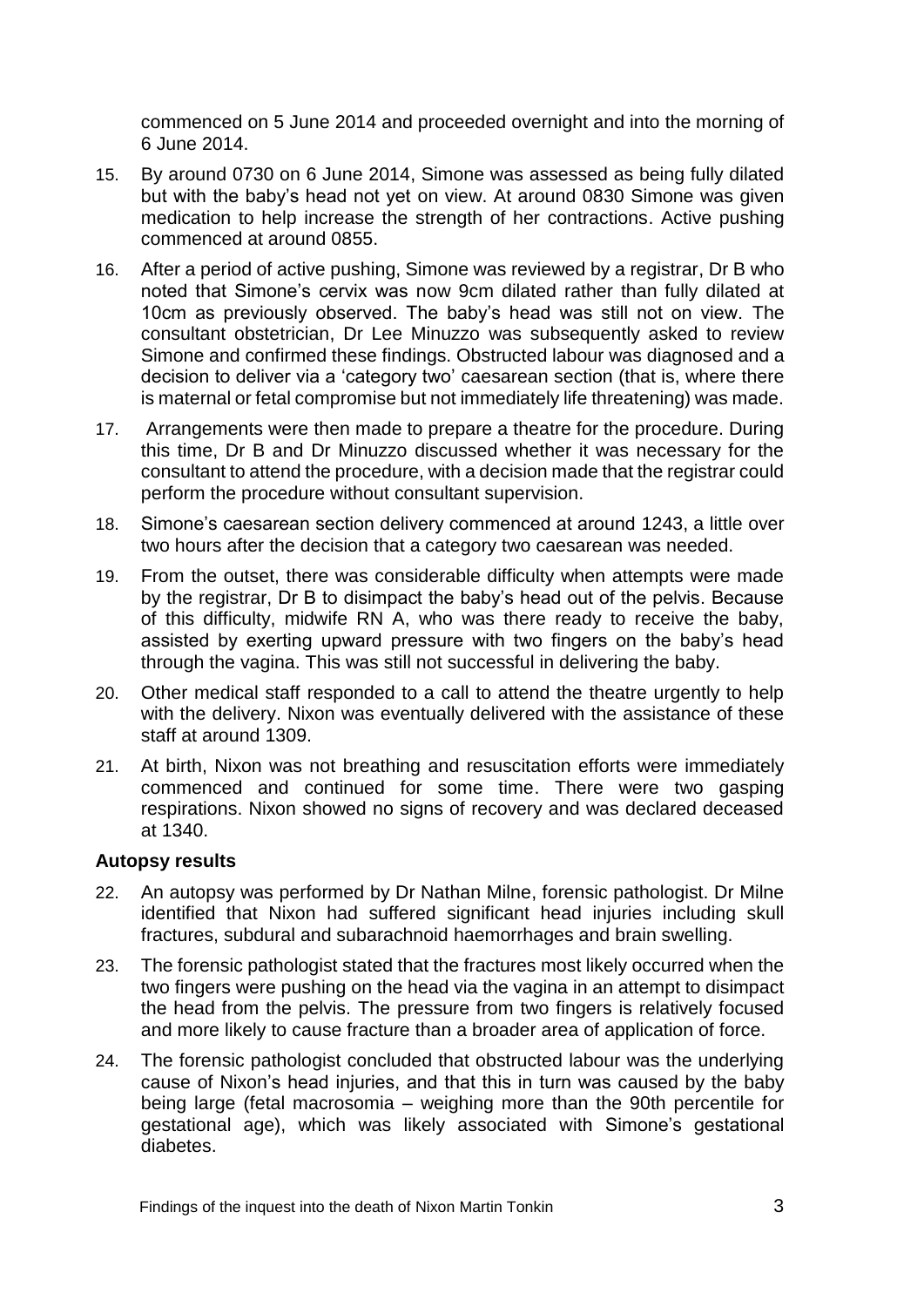#### <span id="page-7-0"></span>**Summary of report of Dr Andrew Bisits**

- 25. Dr Andrew Bisits is a senior staff specialist in obstetrics and gynaecology at the Royal Hospital for Women in Sydney. Dr Bisits was asked a series of questions by the Coroner to assist in identifying clinical issues that may have contributed to the tragic outcome.
- 26. Dr Bisits agreed it was very likely Nixon's death was caused by skull fractures arising from excessively focussed pressure in attempting to disimpact the head using two fingers in the vagina to press upwards on the baby's skull. Dr Bisits acknowledged there was some speculation involved in this statement but in the scheme of things he is confident it increases the risks.
- 27. Dr Bisits expressed the opinion this was not done from any careless or negligent attitude, and was an understandable response to an emergency situation.
- 28. Dr Bisits also made observations in relation to whether an elective caesarean should have been offered to Simone earlier in her pregnancy; whether her induction was appropriate; whether Simone's labour was managed appropriately; and whether appropriate supervision was provided by the consultation obstetrician in relation to labour and delivery. Overall in relation to these issues, Dr Bisits concluded the standard of care for Simone and Nixon was consistent with what most obstetricians would consider acceptable.
- 29. Dr Bisits was of the opinion Dr Minuzzo provided an adequate standard of care and supervision of Dr B. The decision made by Dr Minuzzo to proceed to a caesarean section was a reasonable one. She also recognised and anticipated a difficult delivery and discussed this with Dr B and they agreed the head did not feel too jammed into the pelvis and a caesarean section was unlikely to be difficult.

#### <span id="page-7-1"></span>**Summary of Root Cause Analysis findings**

- 30. The RBWH commissioned its own Root Cause Analysis (RCA) review of Nixon's death. The RCA identified issues including an excessive length of the second stage of labour, a delayed diagnosis of obstruction of labour, and an avoidable delay in commencement of a caesarean section.
- 31. The RCA team noted that no delay by itself was significant, but the overall effect of each delay became significant. The RCA team felt there was no sense of urgency to deliver despite this being a category two procedure. However, the RCA concluded that none of these factors were directly attributable to the outcome, noting that whilst an impacted or obstructed head is always a possibility in this situation, the outcome could not have been reasonably anticipated based on the prior events.
- 32. The RCA team noted that it is not possible to make a direct connection between the events and the outcome. No root cause was therefore identified.
- 33. Nevertheless the RCA made a number of recommendations for addressing lessons learnt in Nixon's case, including in relation to lack of documentation around discussions during pregnancy as to a patient's plan of care and delivery; timely progression through second stage of labour; timeliness of proceeding to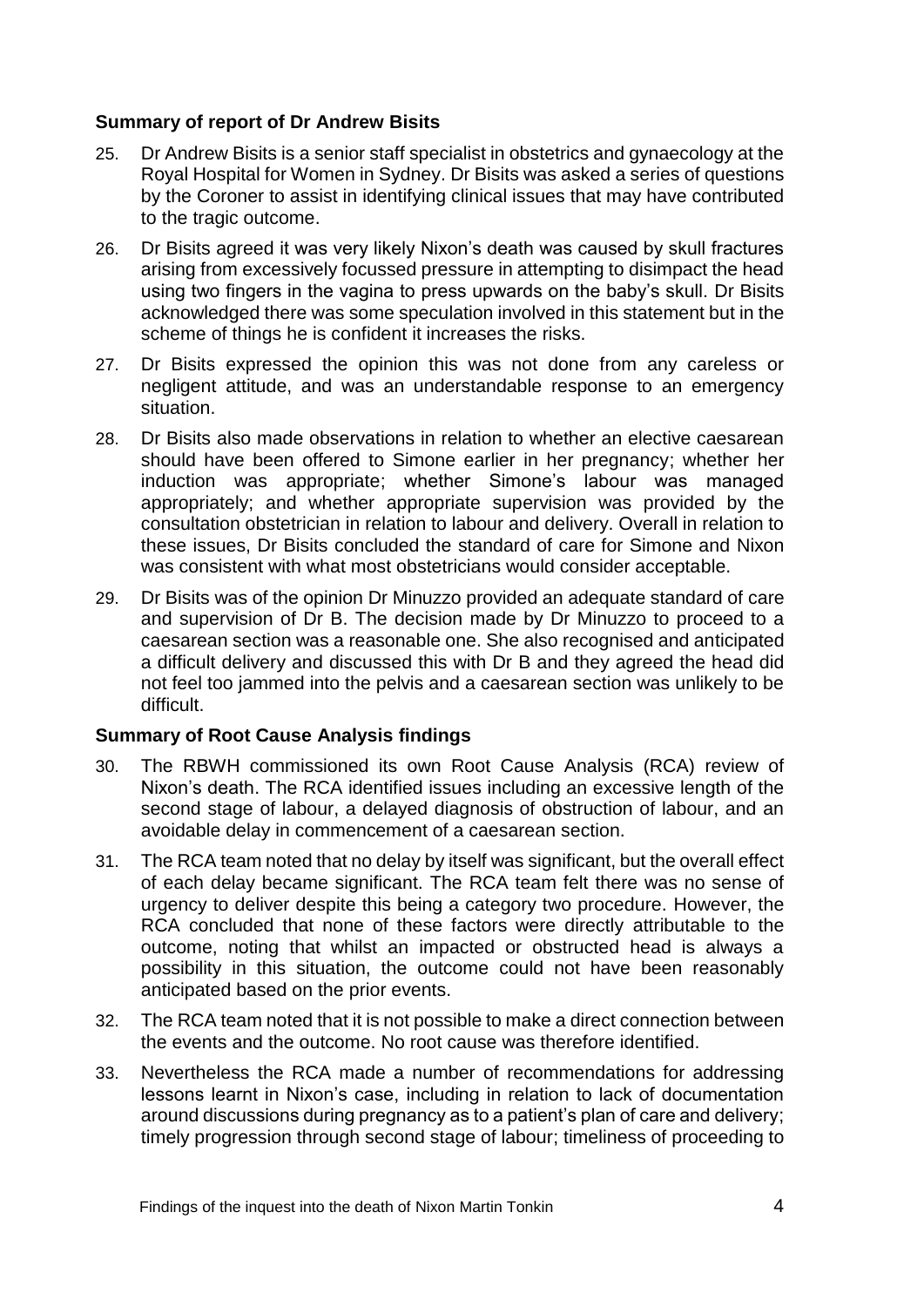caesarean section once this mode of delivery is decided upon; and use of medications to relax the uterus during a suspected difficult caesarean delivery.

- 34. Dr Amanda Dines, Executive Director of RBWH stated in a letter to the coroner that particularly the second stage was unnecessarily prolonged and steps should have been taken to expedite delivery. Dr Dines also stated she reviewed the RCA report and the autopsy findings in the role of commissioning authority and concluded that the sum of the delays in the care were the root cause of the outcome. Dr Dines stated that the RCA team had applied a strict interpretation of the RCA State guidelines where their approach was that root causes should only be found in those cases where they are 100% certain the contributing factor caused the incident. Dr Dines felt that this approach was likely to lead to missed opportunities to identify root causes and remedy them to prevent further adverse outcomes. Dr Dines was arranging a review of the RCA approach and update of training in relation to this particular issue. She agreed with the recommendations and lessons learnt.
- 35. The recommendations made were as follows:
	- **RCA Rec #1:** WNS to develop a Procedure or Guideline for Cat 2 LSCS that identifies acceptable timeframe from decision to delivery (WNS to audit compliance with the procedure/guideline)
	- **RCA Rec #2:** Any changes to the patients' plan of care or issues identified must be documented by medical staff in the Medical and Obstetric Issues Management Plan in the Pregnancy Health Record (charts to be randomly audited to measure compliance
	- **RCA Lesson Learnt #1:** The team must work collaboratively to ensure timely progression through the second stage of labour. Pro-active decision making will minimise delays and ensure that any clinical changes are identified and the care plan is updated at the earliest point (random audits of total time in second stage labour to measure compliance)
	- **RCA Lessons Learnt #2:** WNS should consider the use of Tocolytic agents to relax the uterus during a suspected difficult delivery at LSCS (to be communicated to staff and use of Tocolytic agents monitored)
- 36. As well RBWH conducted a HEAPS analysis and a Mortality and Morbidity Meeting where the case was discussed and recommendations made for improvements.

#### <span id="page-8-0"></span>**Evidence relating to the issues**

#### <span id="page-8-1"></span>*Evidence of staff relating to the management of labour*

#### <span id="page-8-2"></span>*Antenatal Care*

- 37. Simone's pregnancy had been complicated by gestational diabetes and gestational hypertension, which were managed through diet and medication. Ultrasound scans revealed no abnormalities but confirmed the fetus was large for gestational age.
- 38. Simone had been concerned during her pregnancy that Nixon might be a large baby and difficult to deliver naturally. Simone says she raised this concern about her large baby with doctors on a number of occasions and asked about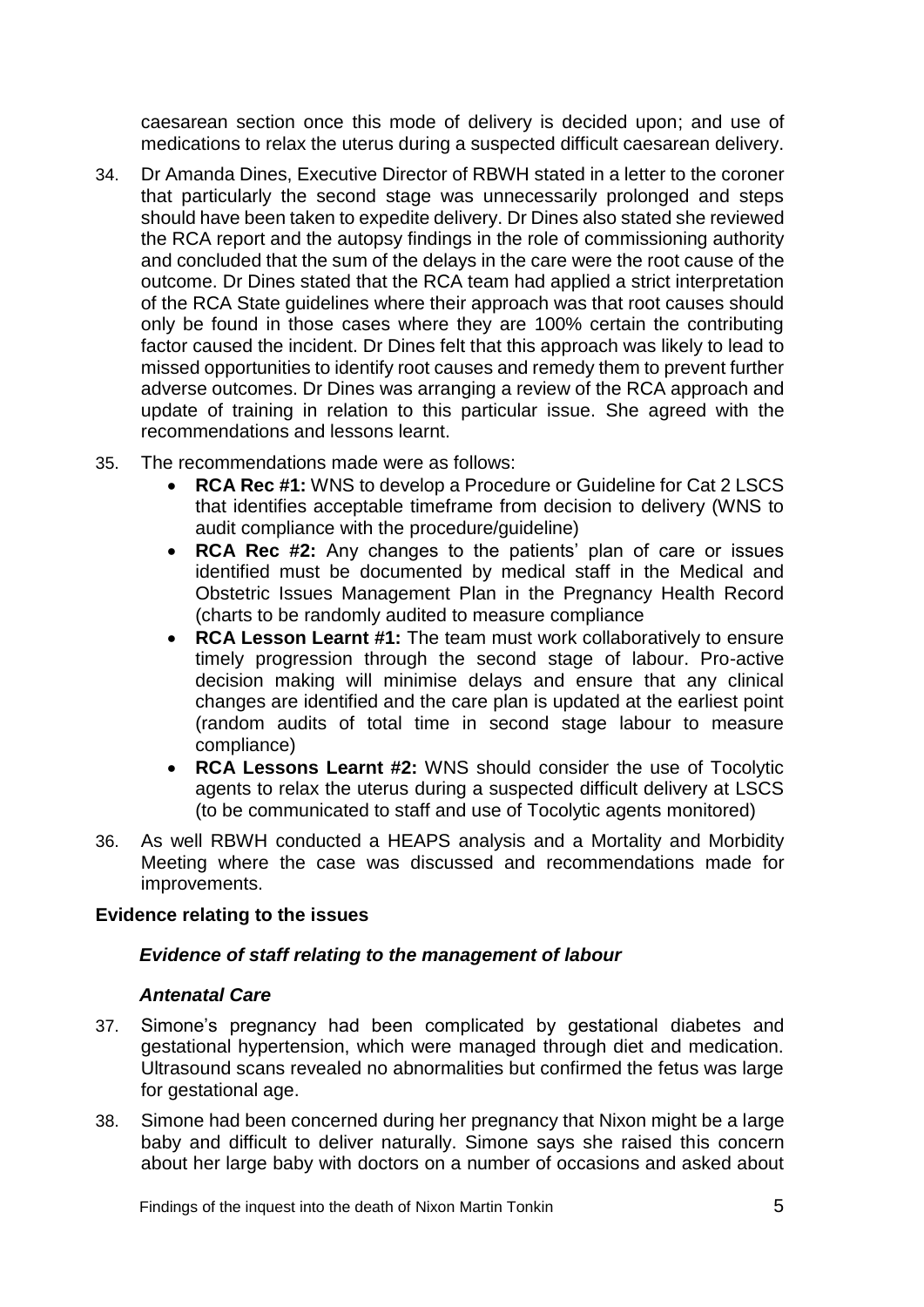the possibility of an elective caesarean section. The medical records documenting Simone's antenatal consultations include notations that this was discussed, but it appears a decision was never made as to whether Simone should be scheduled for an elective caesarean (prior to her admission on 3 June 2014 for hypertension at almost 38 weeks gestation).

- 39. The RCA team identified two occasions during the antenatal period where it was documented in the medical chart that there were discussions regarding an elective LSCS:
	- *i. '07/05/14 34+4/40 Midwifery entry: Concerned re size of baby, enquiring re. pros and cons of elective LSCS etc. Registrar entry- Discussed with*  patient too early to counsel regarding mode of delivery. Patient *considering elective LSCS. Instructed patient that we should repeat USS @ 38/40 & advise re conservative v's IOL v's LSCS. Highlighted increased morbidity with LSCS'*
	- *ii. '28/05/14 37/40 Consultant entry: Mode of delivery discussed. May decide on IOL or elective C/S. Will need to be rediscussed when timing of delivery has to be decided (i.e. ? PET)'*
- 40. The consultant who spoke to Simone on 28 May 2014 was Dr Joanna Laporte. In her statement Dr Laporte says she does not recall everything that was said but she had a long discussion with Simone, during which she would have explained the risks and benefits of caesarean, IOL and vaginal delivery. She did recall Simone was concerned about the size of her baby and wanted to discuss her options in depth. Dr Laporte stated *we encourage mothers (and particularly first time mothers) to try to avoid a caesarean section if possible*. However, Dr Laporte further states that she would have concluded the discussion *by reassuring Simone that, ultimately, this was her decision and that no one could make her have a vaginal delivery if she did not want one. I made sure Simone understood that she could request an elective caesarean section if this was what she wanted*.
- 41. Dr Laporte, who was the last consultant to see Simone prior to her admission on 3 June, says she planned to review Simone again in a week, at which time they would finalise her delivery plan. (A note dated 30/5/14 by a midwife confirms '*obs (obstetrician) next Wednesday 4/6/14*'). Dr Laporte explains she did not then get the opportunity to have this further discussion with Simone.
- 42. There was no documentation relating to further discussions being required with Simone regarding mode of delivery on the *Medical and Obstetric Issues Management Plan.* The RCA team identified that this would have been the most appropriate place to document this as Simone was seen by various clinicians. The RCA team concluded that the patient was not offered a final discussion regarding mode of delivery.
- 43. Regarding whether a caesarean section was indicated and should have been performed earlier, particularly given Simone's claims that she requested a caesarean section on a number of occasions, Dr Bisits advised there were no absolute indications for a caesarean section. Dr Bisits stated there was an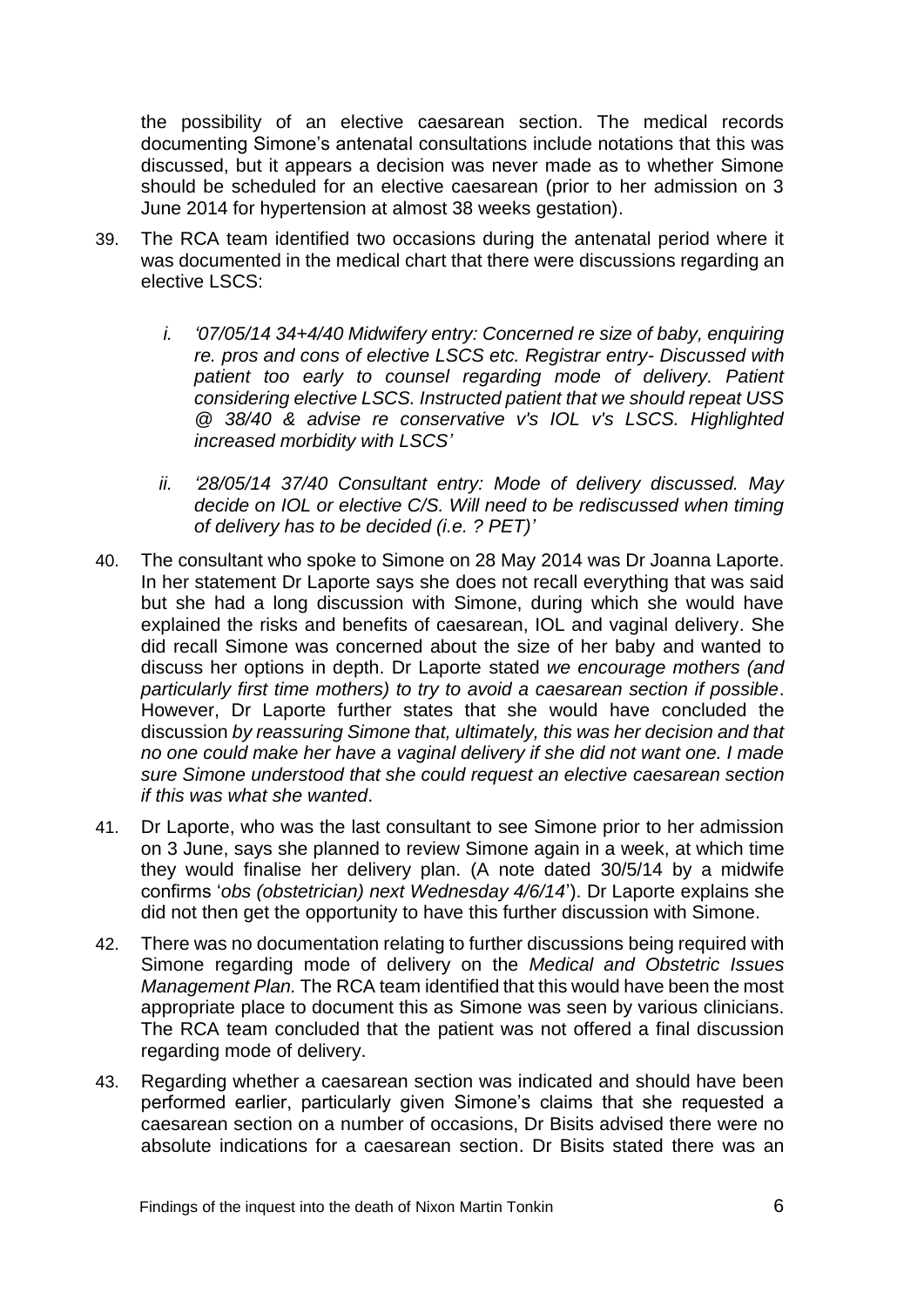increasing tendency, where the baby was bigger than 4kg and there is gestational diabetes, to offer women this mode of delivery if they have requested it and considered all the information. Dr Bisits noted the increased possibility of significant shoulder dystocia (difficulty delivering the shoulders and body of the baby), which can cause significant hypoxaemia and neurological injury to the baby, as well as significant perineal trauma for the mother. Dr Bisits also noted the possibility of a deeply engaged head in the pelvis and a difficult disimpaction at time of caesarean section as something that 'is rarely quoted as a concern'. Dr Bisits cited a number of reasons to attempt avoiding a caesarean in Simone's circumstances, including that the baby's estimated weight can be inaccurate, the baby was being delivered just after 38 weeks and therefore at a time that is most likely to be beneficial in minimising the problems of a bigger baby at birth, and that the ability to manage shoulder dystocia has improved significantly in the last 20 years.

- 44. In summary, Dr Bisits stated there are varying practices. The minimum requirement is that the risk factors for a difficult birth be recognised and discussed with the woman. A caesarean section is not mandatory. If the woman requests a caesarean section her concerns do need to be addressed and either a caesarean section is performed as an elective procedure or every precaution is taken to proceed safely with induction and ensure that there is ready recourse to caesarean section should there be a non-progressive labour. In addition every reassurance needs to be given that the problem of shoulder dystocia, if it arises, can be dealt with efficiently and safely.
- 45. Regarding whether an elective caesarean section should have been scheduled based on medical or obstetric indications, Dr Lyneham noted that the clinical concerns antenatally included likely fetal macrosomia, gestational diabetes (controlled) and mild to moderate hypertension. Dr Lyneham noted that vaginal delivery of a big baby carries a risk of shoulder dystocia, which can lead to hypoxemic brain damage or damage to the brachial plexus resulting in Erb's palsy. However, Dr Lyneham also noted that *caesarean sections are associated with potential risks, and there are no evidence-based guidelines that recommend in the presence of an infant weighing about 4.2kg…and gestational diabetes controlled by diet, elective caesarean section should be performed*.
- 46. Regarding whether an elective caesarean should have been scheduled in light of Simone's request to deliver via this mode, Dr Lyneham stated as follows: *It is clear from the records that on a number of occasions Simone did attempt to explain to those caring for that she either wished to have an elective caesarean section, or she wished to discuss in detail the advantages, disadvantages and risks of a caesarean section compared to a vaginal delivery*. There are at least two references to hospital staff planning to discuss this with Simone in the future, but on my analysis of the records this never effectively occurred.
- 47. Dr Lyneham expressed the following opinion: *Patient autonomy is extremely important, no less in obstetric cases, and it is entirely reasonable for women who are pregnant to have real and understandable anxieties about certain complications that can be avoided by elective caesarean section… If a woman raises these concerns, there is a requirement on the nursing and medical staff caring for that woman to respect her wishes to discuss the matters, and indeed*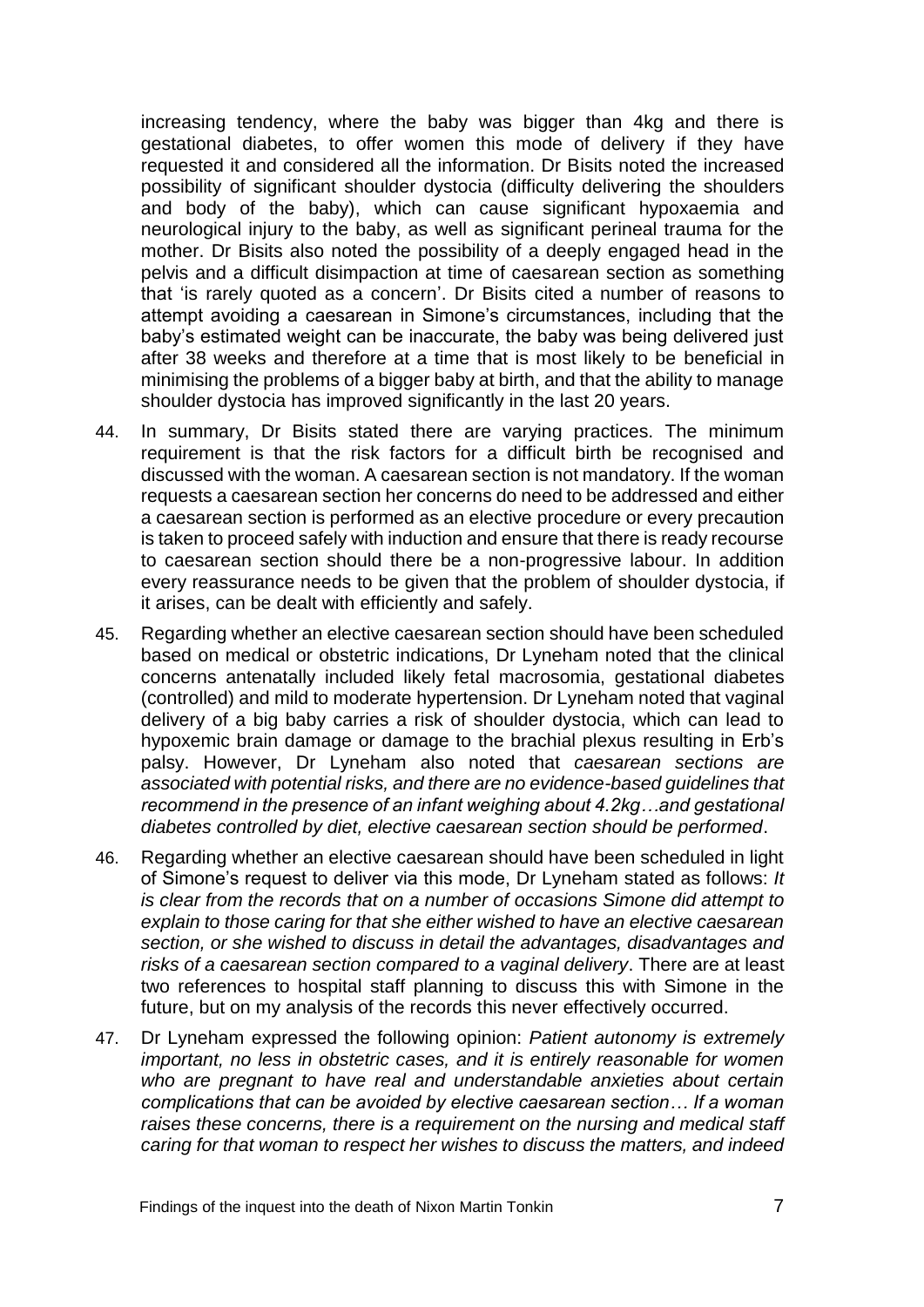*to undertake those appropriate discussions. Only then can the woman make a well-informed decision about her birthing choices. I do acknowledge that this is substantially easier to do in the private sector where there is generally one obstetrician caring for the woman, and it is more difficult in the public sector where there is inevitably substantial fragmentation of the care provided to the woman, and greater difficulty for the woman to be seen in consultation by more senior staff members who have the ability to discuss these issues*.

48. Pursuant to the RANZCOG Statement that was current at the time Dr Lyneham concluded that *if Simone had received evidence-based information about the advantages, disadvantages and risks of caesarean section versus induction of labour, and despite an awareness of the risks, had then expressed a wish to have an elective caesarean section, in my view an elective caesarean section should then have been scheduled for Simone.*

#### <span id="page-11-0"></span>*Admission to Hospital and first stage of labour*

- 49. On Tuesday 3 June 2014 at almost 38 weeks gestation, Simone presented to the RBWH with a history of headaches over the previous two days. A Senior House Officer discussed her presentation on the telephone with Dr Christopher Arthur. Dr Arthur then spoke to the consultant Dr Bagchi and a decision was made for Simone to be admitted overnight for observation with regards to her hypertension with a view to inducing Simone once a birth suite became available. The medical notes record that Simone was suitable for Induction of labour (IOL). It is evident from the medical notes neither Dr Arthur nor the consultant actually discussed this plan with Simone or personally reviewed her.
- 50. Dr Petrina Duncan as the registrar on the ward gave evidence she had a discussion with Simone regarding the mode of delivery. Simone was concerned about the baby's size and asked about the options including a caesarean section but Dr Duncan said Simone did not indicate a preference and said Simone was happy to proceed with an IOL. As a first time mother with a large baby Simone was nervous and Dr Duncan advised that it was difficult to assess if a baby is going to fit through the pelvis
- 51. Dr Laporte was spoken to on 4 June 2014 by Dr Duncan. Dr Laporte agreed an IOL was clinically appropriate. Dr Laporte states she did not realise this was the same patient who she spoke to a week prior about the possibility of an elective caesarean section. Dr Laporte says Dr Duncan did not say anything to her about the patient requesting a caesarean section.
- 52. Unfortunately the notes of the attendance by Dr Duncan were written by the resident medical officer and did not record the discussion with Simone. Dr Duncan agrees in retrospect it should have been. What the notes do record is that there had been a discussion with the consultant and it was agreed an IOL was appropriate, the mother was informed, an information pack was provided and the mother was *happy to progress with nil concerns.*
- 53. Simone disputes there was any discussion and she was simply told she was having an IOL. Dr Duncan believed she would have had a discussion but conceded it was possible Simone said she wanted to discuss with Dr Laporte her preference for a caesarean section but Dr Duncan said she does not recall this. Dr Duncan also referred to her usual practice and said she would always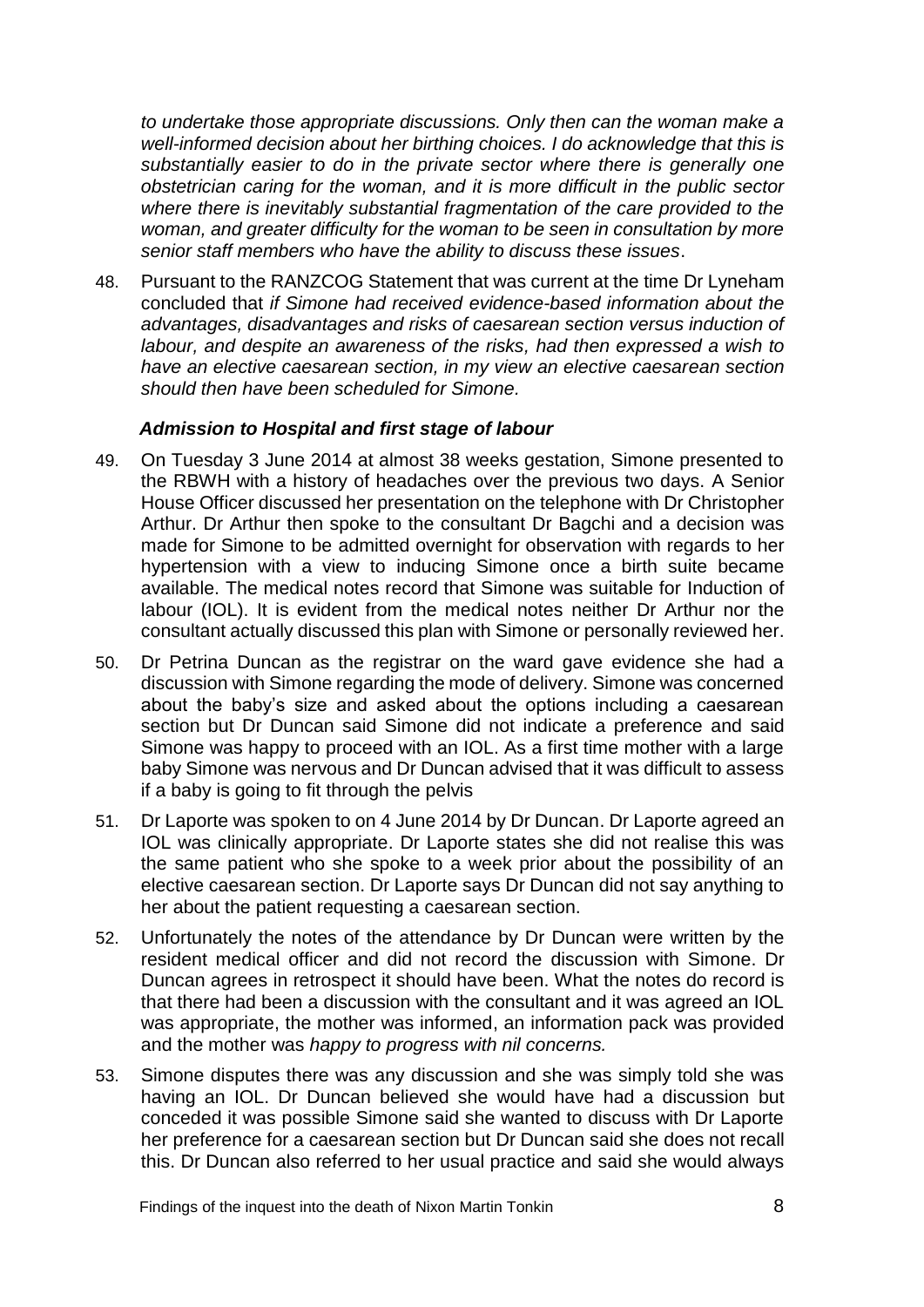explore with a mother the reasons why they may want a caesarean section and if they want one, then it would be booked.

- 54. The RCA Team agreed that where babies have an estimated fetal weight above 4.25kg with gestational diabetes, a Lower Segment Caesarean Section (LSCS) should be offered or considered. The RCA team concluded that in this instance, the baby weighed less than this and an IOL was an appropriate decision.
- 55. However, the RCA team could find no documentation to support that a conversation had occurred with the patient about her options regarding mode of delivery at the time the decision was made for IOL, which would have supported informed consent. The RCA Team supported that there was no clinical indication for the patient to have a LSCS and IOL was an appropriate decision based on the clinical presentation. The RCA Team noted from the various entries in the medical chart that the patient had fragmented care with a number of clinicians from the multidisciplinary team involved in her care. The RCA Team concluded that improved use of the *Medical and Obstetric Issues Management Plan* would provide a more efficient and effective communication of plan of care or issues between the team.
- 56. Regarding the decision to induce Simone following her admission, Dr Bisits considered this was appropriate, noting it was now accepted practice (based on a large trial in Holland) that it is better overall to induce women in Simone's situation (gestational hypertension treated with labetalol) rather than wait. Dr Bisits also noted the combination of gestational diabetes and accelerated fetal growth as another possible indication for induction.
- 57. Simone's contemporaneous notes record that during the evening of 5 June both she and her partner, Martin spoke to midwife Chloe Simpson to ask for a caesarean. Progress Notes include an entry by Chloe Simpson that Simone was very teary and *over it* and *wants a caesarean.* Also an entry later on 5/6/14 @ 2325 (by another midwife) that Simone *appeared tired and teary --> reported she was fed up with induction process & wanted it all to be over…d/w Simone and partner Marty that usually we would try more Prostin gel doses before deciding whether induction was successful. Simone not wanting more Prostin gel tonight --> wanting to discuss options with doctor.*
- 58. MW Simpson says in her statement that Simone's request for a caesarean did not seem to require further discussion as it was 2200, Simone's pain had settled, she was calm, she was not requesting a caesarean once her pain had subsided, and she had agreed to the plan to return to the ward and continue induction of labour in the morning. In her evidence MW Simpson said that women say lots of things while they are in pain during labour and her priority was to ensure Simone did not remain distressed. It was reported in the media that MW Simpson had somehow made a decision to refuse Simone the option of a caesarean section. I do not accept that this is how her evidence should be characterised and in fact her evidence on this issue was later mirrored by Dr Lyneham. Essentially the evidence of Dr Lyneham was a distinction should be drawn as to the approach taken towards decisions before labour as to mode of delivery and the situation where labour was then occurring. He said the midwife had an important role in calming and reassuring the patient, which is largely what MW Simpson did. MW Simpson was unaware that Simone had queried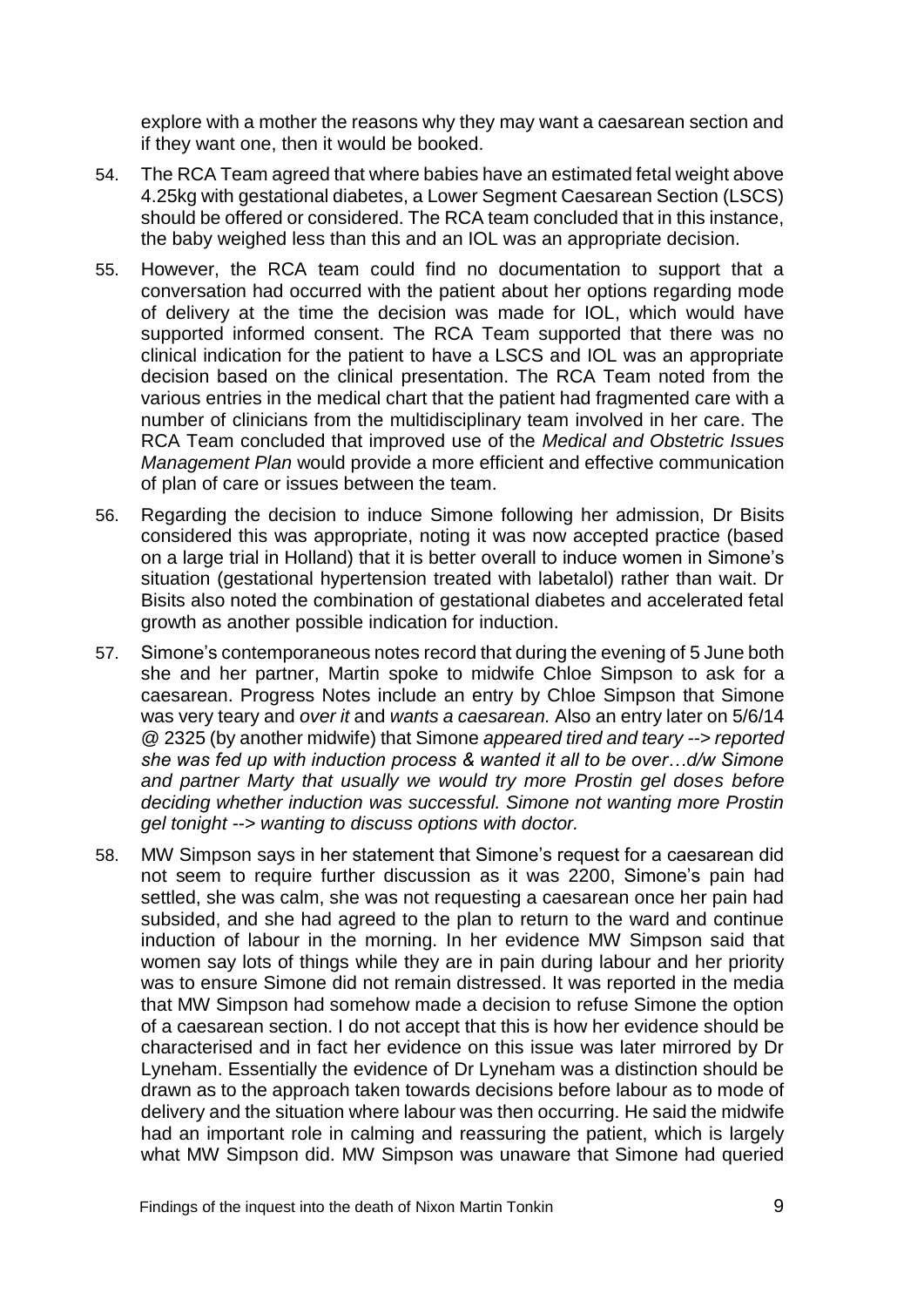about her options in the antenatal clinic and in retrospect she stated if she had known Simone wanted a caesarean section the whole time she would have contacted a doctor to speak to Simone.

- 59. Dr Kirstin Millard also addresses the issue of Simone's request for a caesarean in detail in her statement where she states she did not discuss directly with Simone given her waters had then broken, however if Simone had raised the request with her, she would have advised that a caesarean was not clinically indicated. Dr Millard says Simone *did not voice any objection* to her plan to move forward with induction.
- 60. Midwife Louise Stephenson who cared for Simone overnight in the birth suite (0030-0655) says at no time during her shift did Simone request a caesarean. However, at handover at the beginning of her shift, MW Stephenson was advised that Simone had disclosed to both the afternoon and night shift midwife that she was tired of the induction process and wanted a caesarean. It appears MW Stephenson did not initiate any discussions with Simone about this and said it was not in her scope of practice to do this, rather she would ask if the mother wanted to speak to a doctor.

#### <span id="page-13-0"></span>*Second Stage of labour*

- 61. By around 0730 that morning Simone was assessed as being fully dilated but with the baby's head not yet on view. At around 0830 Simone was given syntocinon (medication to help increase the strength of her contractions), and active pushing was commenced at around 0855 under the care of MW A and MW Hopman.
- 62. The RCA Team found no documentation to indicate that the medical staff considered that the rate of infusion of Syntocinon used (in order to stimulate adequate contractions in the second stage) could be due to an impending obstructed labour. This should have been considered with a known large for gestational age fetus. The RCA Team concluded that it was a reasonable decision to commence Syntocinon to progress labour, however the rate of infusion may have contributed to the outcome by increasing the contraction strength in an obstructed labour.
- 63. The RCA Team noted that there were delays in reviews or processes that when added up contributed to a significant delay in the final delivery of the baby, and therefore potentially exacerbated the potential for an impacted fetal head. No delay by itself was significant, but the overall effect of each delay became significant. The RCA Team noted that there was no review after one hour of active pushing as requested in the medical notes by the consultant.
- 64. The first review by a registrar was delayed by 30 minutes. Active pushing was noted in the RCA as being for two hours and 24 minutes, 24 minutes more than recommended for pushing with no progress in the *Queensland Maternity & Neonatal Clinical Guideline Normal Birth*. There is some confusion in the records relating to that time frame and it may be the time frame is closer to two hours although the records also indicate syntocinon may have not been ceased for a period up to 20 minutes.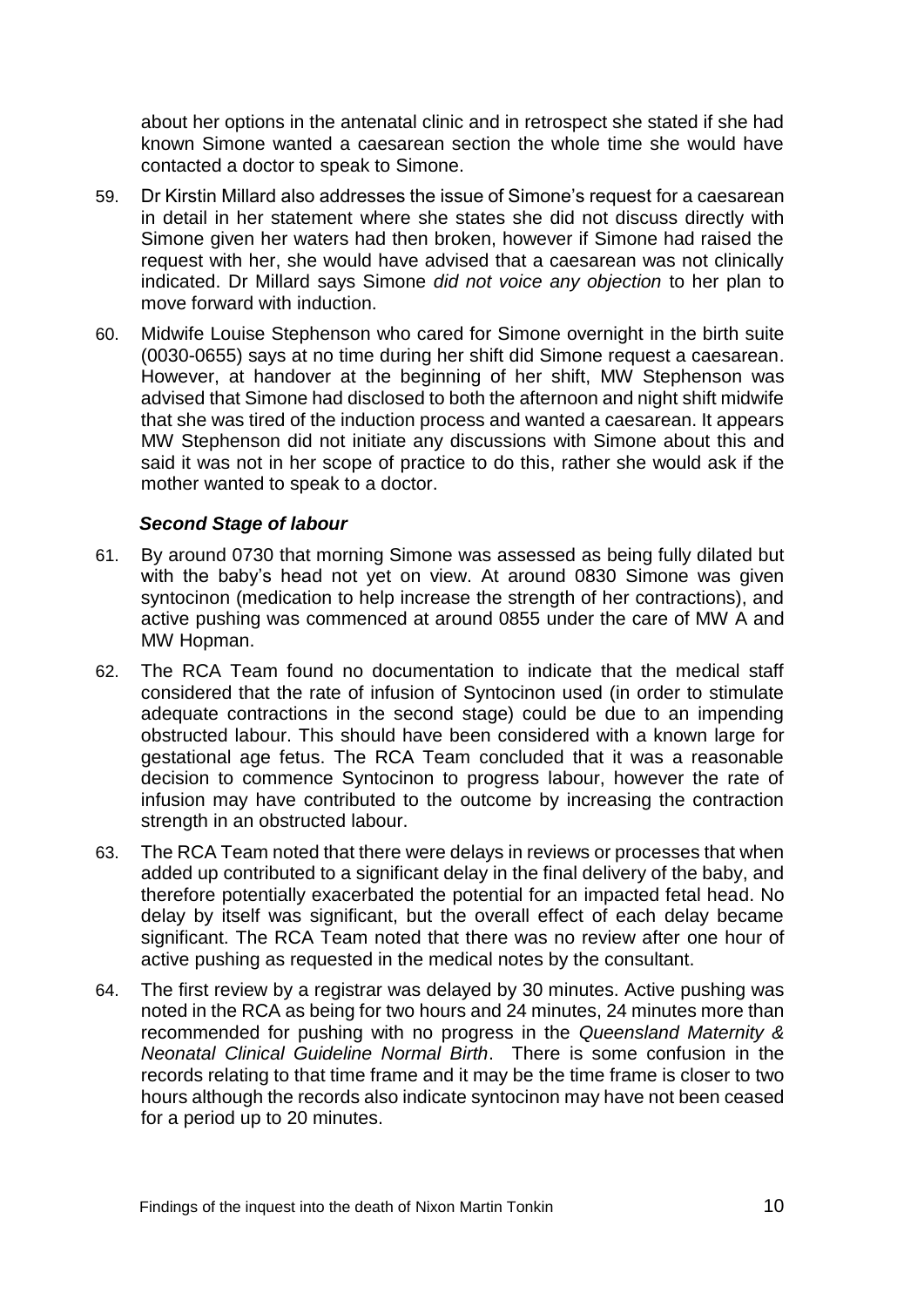- 65. Regarding whether the management of Simone's labour was appropriate, Dr Bisits considered it was. Dr Bisits stated that Simone was monitored appropriately in this period, as was the baby's heart rate. With regards to the second stage of labour, Dr Bisits stated: *The practice of the midwives to allow one and a half hours of passive descent is acceptable in a woman with an epidural (particularly a first time mother). The important point to note is that the registrar Dr B, in line with accepted practice, reviewed Simone after one and a half hours of active pushing.*
- 66. Regarding whether management of Simone's labour was reasonable and appropriate, Dr Lyneham expressed the view that it was. Explaining his reasons for this view, Dr Lyneham stated: *Once the Prostin vaginal gel was inserted, Simone made very good progress with full dilation being reached within a very reasonable time. The decision to allow an hour or so of passive descent was reasonable and although not well medically documented, the administration of the oxytocin was reasonable, assuming that the recording of Simone's contraction frequency being only 2 in 10 minutes was accurate. I should add that careful fetal monitoring was maintained throughout Simone's labour and there was at no time any evidence of fetal compromise. This was confirmed by the cord blood samples showing no evidence of fetal acidaemia: it would be reasonable to conclude the infant was in good condition prior to the caesarean section commencing.*

#### <span id="page-14-0"></span>*Decision for a Caesarean Section*

- 67. After a period of active pushing, Simone was reviewed by the registrar Dr B who noted that Simone's cervix was now 9cm dilated rather than fully dilated at 10cm as previously observed. The baby's head was still not on view. The consultant obstetrician in Birth Suite at the time was Dr Minuzzo. She was asked to review Simone and Dr Minuzzo attended and confirmed these findings. Obstructed labour was diagnosed and a decision to deliver via a 'category two' caesarean section (that is, where there is maternal or foetal compromise but not immediately life threatening) was made.
- 68. The reason for the discrepancy in finding the cervix was not now fully dilated when it had seen to be earlier is not able to be reconciled with any certainty. Dr Bisits stated *the difference in examination findings can also happen because of interobserver variations (limited reproducibility of examination findings).* Dr B stated it was also possible labour had regressed. The RCA Team considered that it was possible that the patient was not fully dilated prior to commencing pushing; however this may never be determined.
- 69. The RCA Team were in agreement there was evidence consistent with obstructed labour. The review occurred at 1105 and the Syntocinon was ceased at 1120. The patient's contractions declined quickly after the Syntocinon was ceased. The RCA team noted the registrar did not document the time that the category 2 LSCS was called and there is a discrepancy with the theatre booking form, which on investigation appeared to be an error in the operating theatre records. The RCA Team agreed that it was appropriate for this procedure to be category 2 and not at category 1. It was agreed that the Syntocinon infusion should have been ceased immediately when obstructed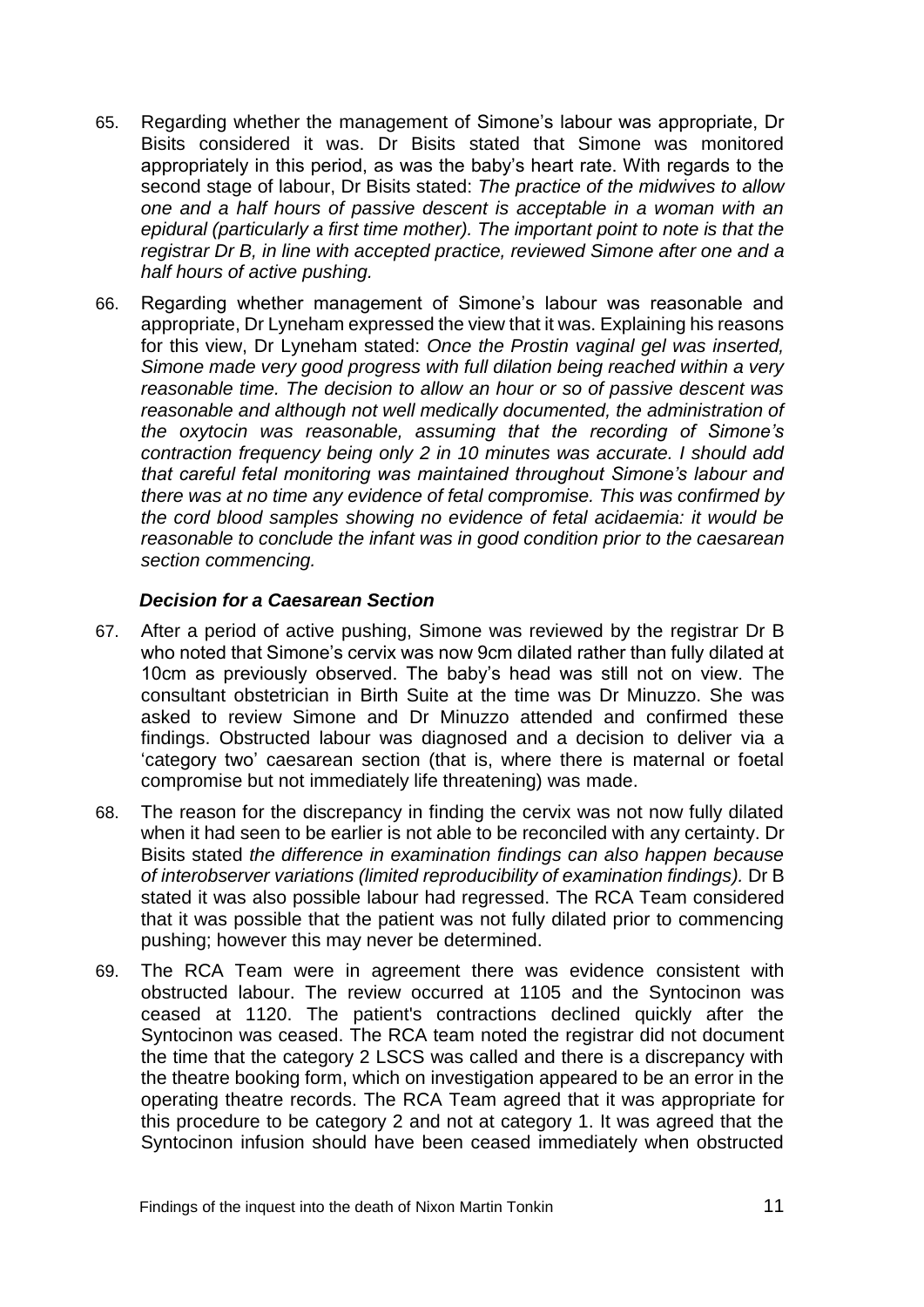labour was diagnosed and a decision to deliver via a caesarean section was made.

- 70. Regarding whether a caesarean should have been performed earlier given lack of progression, Dr Lyneham advised *There was no indication, in my view, to perform a caesarean section during the first stage of labour as the progress of the labour was well within normal range. Delay in the second stage can only be diagnosed once the delay had occurred, and the usual time to allow pushing in the second stage is two hours. In my opinion there was no indication to perform a caesarean section earlier in the second stage than when the decision was made.*
- 71. Arrangements were then made to prepare a theatre for the procedure. During this time, the registrar Dr B and the birth suite consultant Dr Minuzzo discussed whether it was necessary for the consultant to attend the procedure. There was some contention with respect to the nature of this conversation. Dr B stated she thought the delivery may be difficult and wanted the consultant to repeat the examination. After it was decided a caesarean section should proceed because of failure to progress Dr Minuzzo asked if Dr B wanted her in the operating theatre and before Dr B could respond Dr Minuzzo stated she did not think it would be hard to get the baby out. Dr Minuzzo said it was her view it was in the form of a joint conversation between her and Dr B. Once Dr B was told by Dr Minuzzo she did not think it would be too hard to get the baby out Dr B was reassured and did not question the decision. Dr B stated she did not have a .good working relationship with Dr Minuzzo. Dr Minuzzo stated Dr B was a capable doctor and Dr B may have perceived this was the case but it was not the fact. Neither Dr B nor Dr Minuzzo were able to recall the conversation in specific detail, other than Dr B recalls to words it would not be too hard to get the baby out. Dr B then discussed the procedure and risks with Simone and her husband and obtained consent to proceed.
- 72. Simone's caesarean section delivery commenced at around 1243, a little over two hours after the decision that a category two caesarean was needed. There had been a delay due to Dr B being called to perform a vacuum delivery of another baby because there was an abnormal CTG. Dr Minuzzo spoke to Dr B as Dr Minuzzo was preparing to handover to another consultant doctor at the end of her shift and wanted to know if Dr B wanted her (Dr Minuzzo) to attend. Dr B said she did not need assistance on the basis of their earlier conversation.
- 73. The RCA Team felt there was no sense of urgency to deliver despite this being a category 2 procedure. The RCA Team also noted that there was no Procedure or Work Unit Guideline for Category 2 LSCS. The baby was monitored in the Induction room in theatre, and there were no concerns noted regarding fetal well-being throughout the whole labour process. The theatre was available and the patient was ready for the procedure within an acceptable time.
- 74. The RCA Team agreed that better utilisation of the Obstetric team would have reduced the delay in starting the delivery by allowing the registrar to perform the caesarean and another doctor to attend to birth suite situations. Category 2 caesarean sections should be completed without undue delay.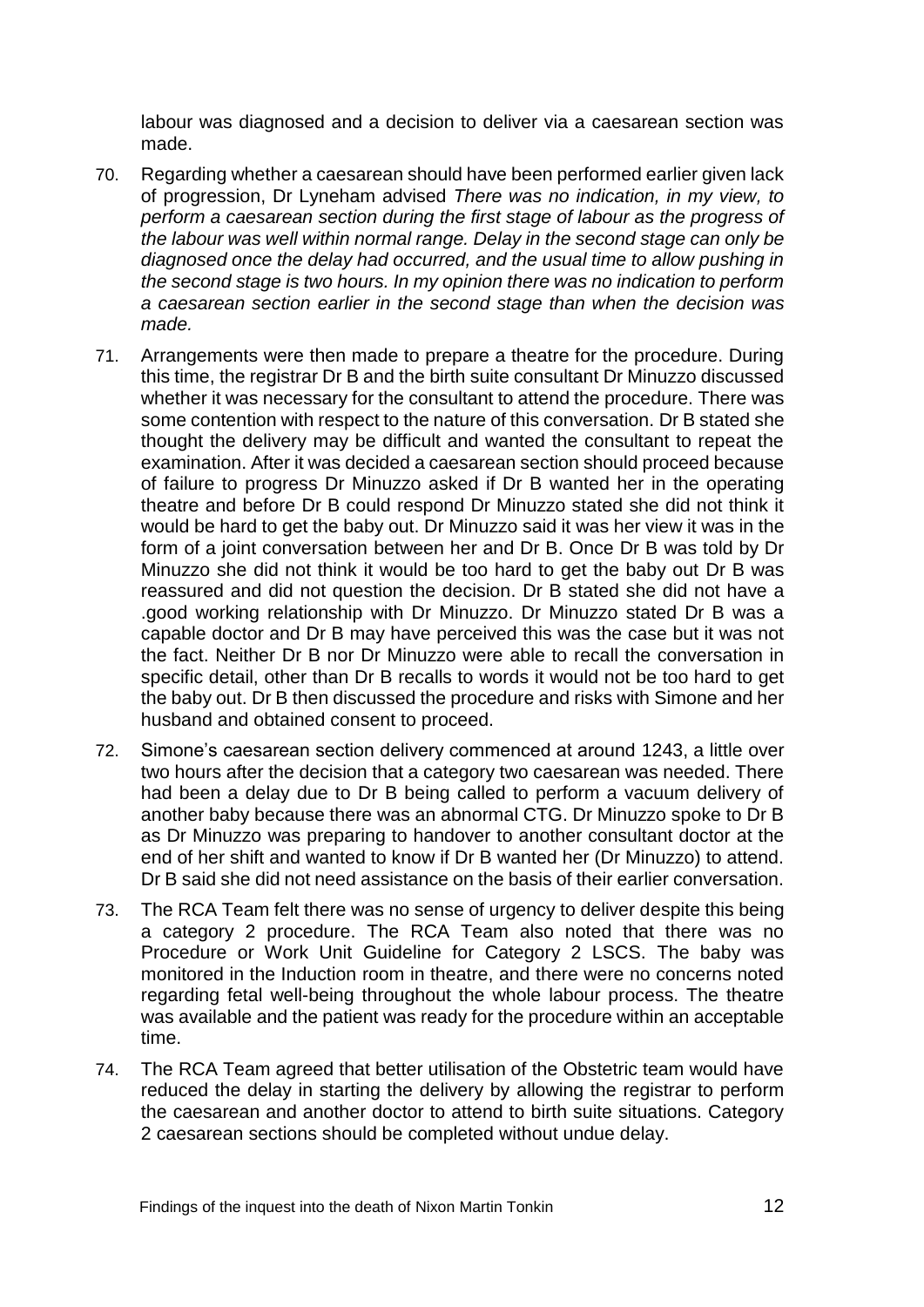- 75. Dr Bisits noted *it is not uncommon in busy tertiary hospitals for there to be delays in accessing theatre time for caesarean section. While there are guidelines for the urgency and timeliness of caesarean sections there is little good evidence to support these guidelines. Where there are competing demands for operating theatre space or skilled staff, judgements have to be made about the actual urgency that is warranted for a case.*
- 76. Regarding the lapse of time between the decision to proceed to a category 2 caesarean and the commencement of the procedure, Dr Bisits stated: *In the case of an obstructed labour it is desirable that the caesarean be performed within the hour after the request. However if there are delays due to factors such as mentioned above [competing demands for operating theatre space or skilled staff] then most obstetricians would accept that the caesarean take place within two hours.*
- 77. Dr Lyneham was asked whether the time elapsed between classifying Simone as requiring a category 2 caesarean section and the commencement of the procedure (stated in the letter of instruction from the legal representatives for the family to him as one hour 38 minutes) was reasonable and appropriate: *In the absence of any evidence of fetal compromise, and understanding the unexpected developments that can occur in a large obstetric teaching hospital, I would not be critical of the delay of 1 hour 38 minutes. In general, one would aim for 60 – 75 minutes so under the circumstances, 1 hour 38 minutes was not unreasonable, particularly in the absence of any CTG abnormalities. I should add that in my opinion there was probably no effect on the infant from any delay: the oxytocin was turned off so Simone's contractions probably lessened, and certainly active pushing stopped from that time, so it is unlikely that there was any significantly increased impaction of the fetal head during that time.*
- 78. Dr Dines, the Executive Director of RBWH responded to the above statements of Dr Bisits in a letter to the Coroner by saying Simone's labour, particularly the second stage was unnecessarily prolonged and steps should have been taken sooner to expedite delivery. Dr Dines agreed with Dr Bisits that large teaching hospitals can be very busy but, as the Executive Director of RBWH, she remained committed to minimising the risk of delay that has an adverse clinical impact.

#### <span id="page-16-0"></span>*Delivery*

- 79. From the outset, there was considerable difficulty when attempts were made by Dr B to disimpact the baby's head out of the pelvis. Dr B requested the assistance of the consultant Dr Laporte, who was at the time receiving a handover from Dr Minuzzo, as well as the gynaecology registrar on-call. The message requiring consultant assistance was not received by either consultant.
- 80. In the meantime, because of the difficulty in disimpacting the fetal head, a midwife, RN A, who was there ready to receive the baby at birth, was requested to assist by Dr B with disimpaction by pushing up on the baby's head vaginally. RN A says she assisted by exerting upward pressure with two fingers on the baby's head through the vagina. She avoided the caput and fontanel. RN A says she received no specific direction or instruction from Dr B and had never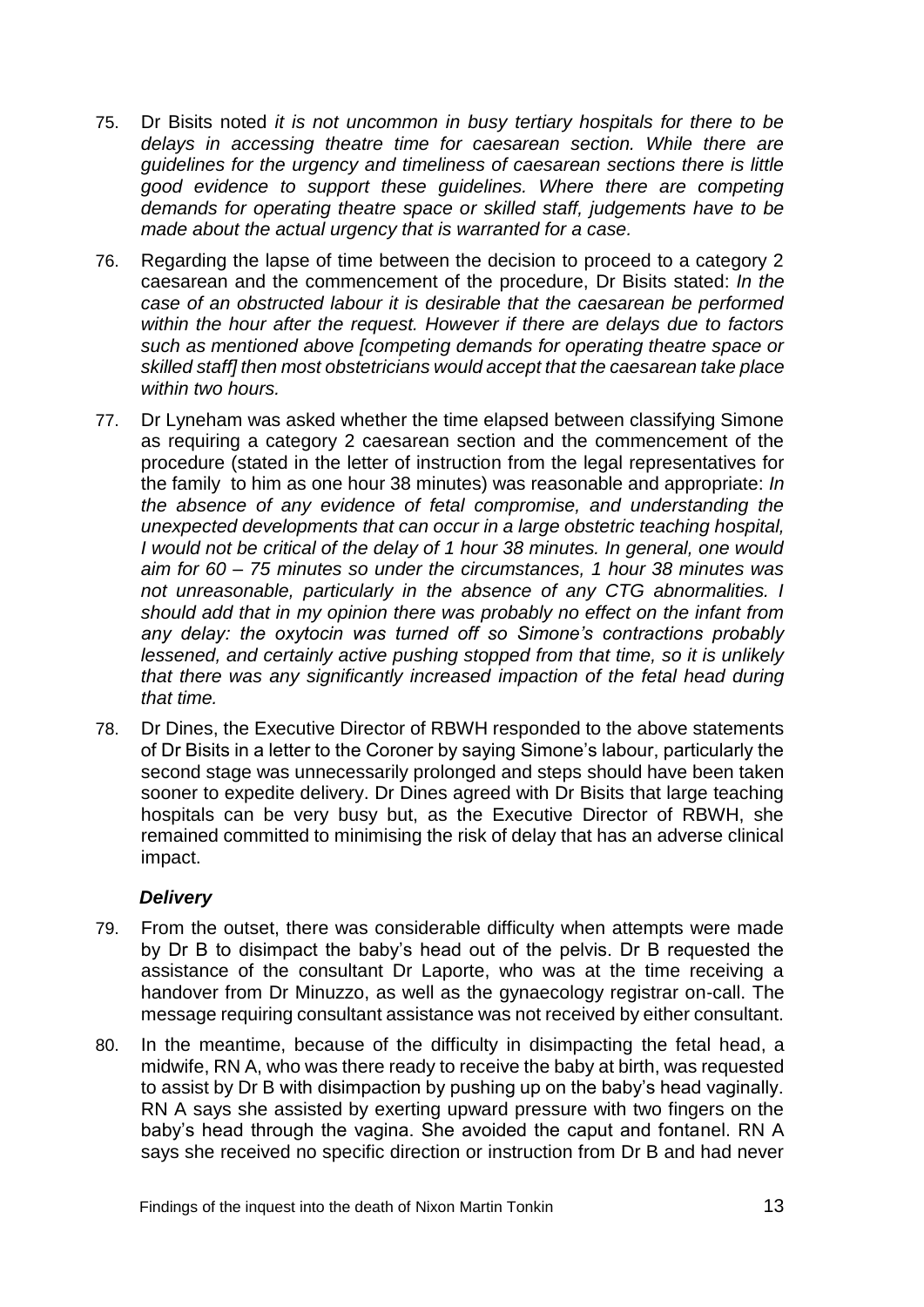received training herself in the method to be adopted. Despite this assistance Dr B was still not successful in delivering the baby.

- 81. Other senior medical staff were called to attend the theatre urgently to help with the delivery. Dr Lehner was sitting outside an adjacent operating theatre and was requested to assist and he took over from Dr B. Dr Arthur had received a page to attend immediately and he came from another area of the hospital and ran past Dr Laporte and Dr Minuzzo, who were in conversation near the theatre. Dr Laporte asked Dr Arthur why he was there and he said he did not know but was responding to an urgent call. Dr Lehner was already present when Dr Arthur entered and was endeavouring to deliver the baby. Dr Arthur provided assistance by inserting his hand in the vagina with fingers splayed and palm supinated. He felt the fetal head was very soft, something he had not felt before. Dr Lehner also stated the fetal head was abnormal similar to crushed eggshell. They were able to effect delivery quickly.
- 82. Dr Laporte had at this stage entered the theatre. She had told Dr Minuzzo to leave the case to her on the basis it was now her shift. Dr Laporte assisted Dr B in finishing the procedure by checking for any potential damage to the uterus of which there was none. Dr B later was very distressed and Dr Laporte arranged for cover for Dr B for the rest of the shift.
- 83. The RCA team noted an urgent request for a call to be made to the consultant for immediate help was relayed to theatre staff. Attempts were made to call for further assistance by theatre staff via switch for emergency medical staff assistance. The consultants did not receive a call or page. Two additional registrars attended, one from the emergency call via switch and one who was in an adjacent theatre. The RCA Team discussed system failures in contacting staff for assistance and reviewed the telephone records of all staff including the system failures of the consultant phones. The RCA team discussed that by chance the registrar passed the consultant who followed the registrar into theatre. The RCA team concluded that despite the system failures, there was no significant delay in the consultant arriving and assisting which would have contributed to the outcome; however more robust systems need to be in place to contact staff when required. The RCA Team acknowledge that as a result of local review of this incident a DECT phone system is now in place for contacting Birth Suite Consultants.
- 84. The RCA Team acknowledged that when a fetal head is deeply impacted and moulded into the pelvis there can be difficulties in releasing the head due to a vacuum between fetal and maternal tissues, the downward force exerted by uterine contractions, and an inability to move the surgeon's hand between the pelvis and the fetal head. It is often necessary to displace the fetal head anteriorly by having a second person pushing on the head via the vagina.
- 85. The RCA Team noted that there was no administration of a tocolytic agent to relax the uterus during the procedure, such as GTN, or terbutaline which may have reduced the downward force on the fetal head to allow an easier delivery. The RCA team concluded that this would need to be the decision of the accoucheur at delivery. In this case Dr B considered the mother's uterine tone was not contributing to impaction and the evidence was such the use of a tocolytic agent may not have been useful.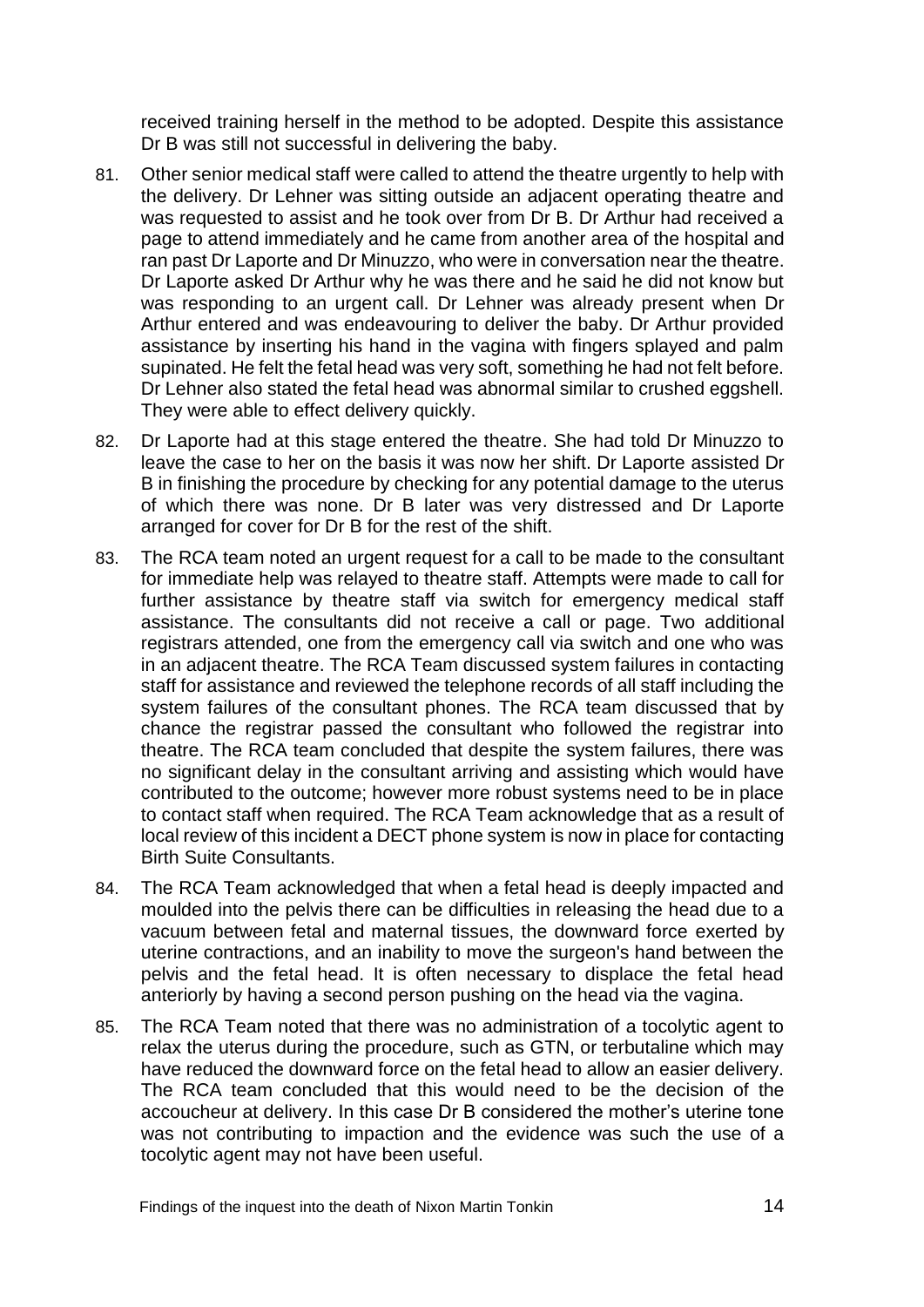- 86. The RCA Team noted that the registrar was proactive and made a correct and timely decision in performing a T incision on the uterus to assist in delivery when difficulties extracting the fetal head were encountered.
- 87. The RCA found that prior to the transfer of the patient to theatre the registrar Dr B and the consultant Dr Minuzzo discussed the potential for fetal head impaction at delivery. Both agreed that the fetal head did not appear to be deeply impacted at their most recent examination and delivery should not pose any significant challenges to the registrar. The RCA Team agreed that the registrar (5th year) was adequately experienced and qualified to undertake the procedure without immediate consultant supervision and to also be able to determine if further assistance was likely to be necessary.
- 88. Dr Bisits made the following comments regarding the steps taken to deliver baby Nixon: *The caesarean was done by a registrar of adequate experience and one who normally can deal with even more difficult caesarean section procedures. The registrar recognised there was difficulty in extracting the baby's head from the pelvis. It is clear the head was more deeply engaged than expected. It was appropriate to ask the midwife to help with disimpaction of the*  baby's head by exerting pressure with her right hand in the vagina. It is not *clear however whether specific instructions were given to ensure that the pressure on the baby's head was distributed in an even fashion with a cupped hand rather than two fingers exerting a more focussed pressure, which 'probably' involves 'an increased chance of some injury to the baby's skull bones and brain tissue'. The registrar appropriately cut a T incision in the uterus once the extent of the difficulty became clear, and appropriately called for help*.
- 89. Dr Bisits stated all of the measures taken to deliver Nixon were appropriate steps, however it is not clear whether a cupped hand or direct digital pressure was used to press on the baby's head. *This distinction is important because injuries using direct digital pressure have been noted previously.*
- 90. Dr Lyneham was asked whether the methods used to disimpact Nixon's head from Simone's pelvis was reasonable and appropriate. Dr Lyneham noted Dr Milne's opinion that focussed pressure that results when two fingers are used to push the impacted head up via the vagina in an attempt to disimpact the head from the pelvis is *more likely to cause fracture than a broader area of application of force*. Dr Lyneham then stated: *The midwife who initially performed the manipulation stated in her report that she did use two fingers to*  push the fetal head up, and in my opinion there can be little doubt that that *method was neither reasonable nor appropriate. That having been said, it was probably something that the midwife had not performed before, certainly not on a regular basis, and about which she may not have received any training. I would agree with Dr Bisits that the technique used by the midwife would not have been done 'from any careless or negligent attitude' and it was 'an understandable response to an emergency situation'. The attempts at disimpaction should combine an attempt at flexion of the baby's head through the uterine incision by the operating surgeon, and upward pressure on the fetal head from below using a cupped hand rather than two fingers.*
- 91. Dr Bisits suggested the following approach in the situation of a deeply impacted head at the time of caesarean section: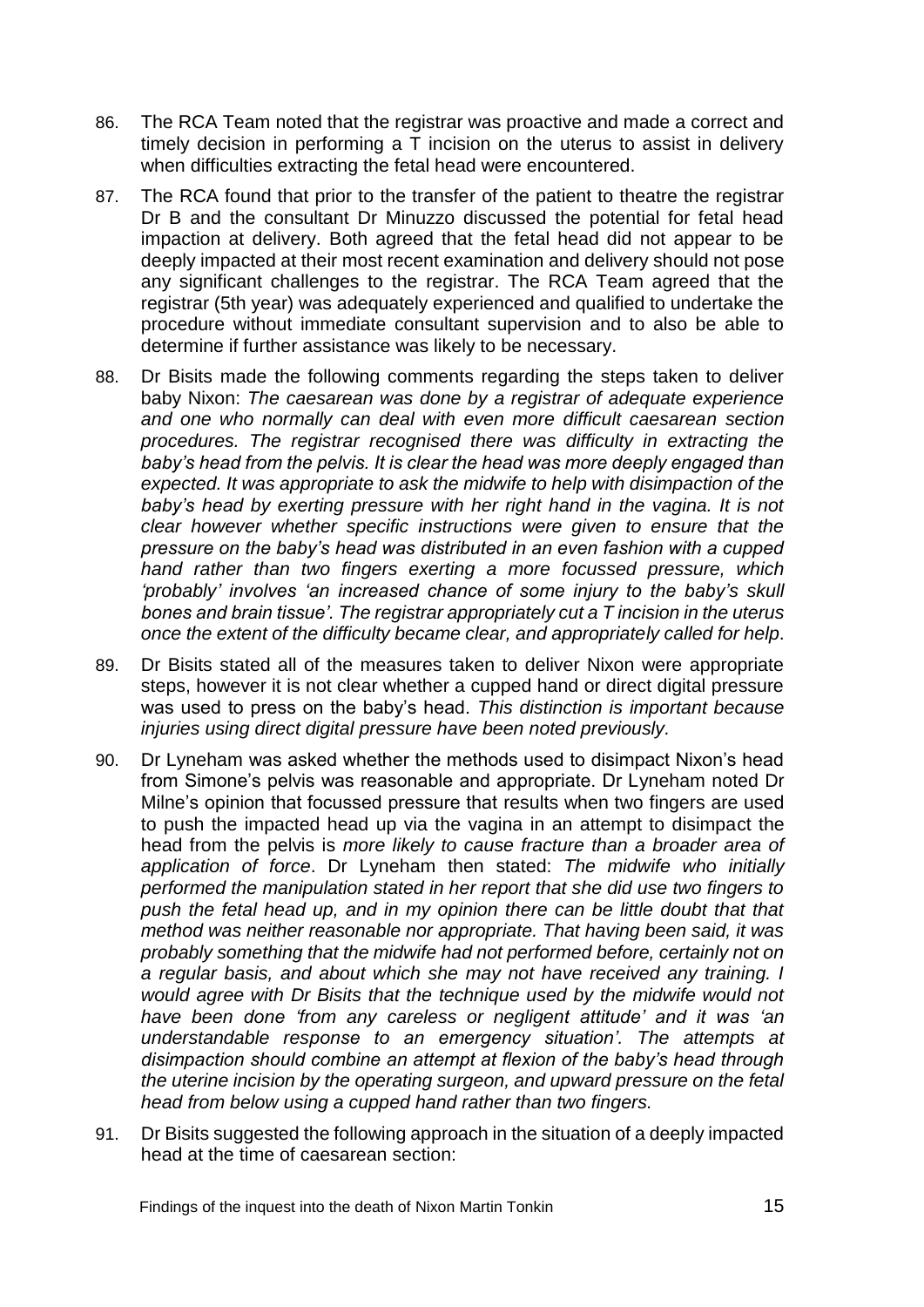- *Awareness of when the situation might arise.*
- *Careful assessment of the woman immediately prior to caesarean section to see whether a safe assisted vaginal birth can be performed.*
- *All maternity care staff need to be aware of the appropriate measures to correct this situation, including midwifery staff who will be attending the caesarean section as well as anaesthetists.*
- *The first step in disimpaction should be flexion of the baby's head through the uterine incision by the primary operator.*
- *The second step should be upward pressure on the head from the vagina using a cupped hand, not two fingers, to flex the head upwards.*
- *The third step should be reverse breech extraction using the same principles that are required for the birth of a breech at caesarean or in a vaginal delivery.*
- *The fourth step should be a T incision or similar such extension of the uterine incision.*
- *Other possibilities include:*
	- o *The use of a newer device called the fetal pillow*
	- o *The use of Tooltips to minimise downward pressure on the fetal head.*
	- o *Steps to achieve disimpaction of the deeply engaged head at caesarean section needs to be part of any obstetric emergency training program for both obstetricians and midwives, and should include anaesthetists as well.*
- 92. Dr Lyneham stated in response to the question whether Nixon would have been able to have been delivered without incident if the caesarean section had been performed earlier: *on my interpretation of the autopsy report, the underlying problem was obstructed labour but the direct cause of the infant's death was the trauma that was probably associated with the attempts to disimpact the fetal head by applying pressure from below, through the vagina. If a caesarean section had been performed earlier, the head would not have been impacted so firmly in the pelvis, and therefore the pressure that was required to disimpact the head would not have been necessary. That having been said, I have indicated that in my view there was no indication for a caesarean section earlier in labour, based on obstetric grounds.*
- 93. At birth, Nixon was not breathing and resuscitation efforts were immediately commenced and continued for some time, however Nixon showed no signs of recovery and was declared deceased at 1340.
- 94. The RCA Team noted that at delivery, the cord gases taken were normal indicating that there was no chronic hypoxia. The RCA team had no concerns with the resuscitation process and the decision made to stop resuscitation. Dr Bisits commented that from his limited obstetric perspective, the resuscitation attempts made following Nixon's birth were appropriate.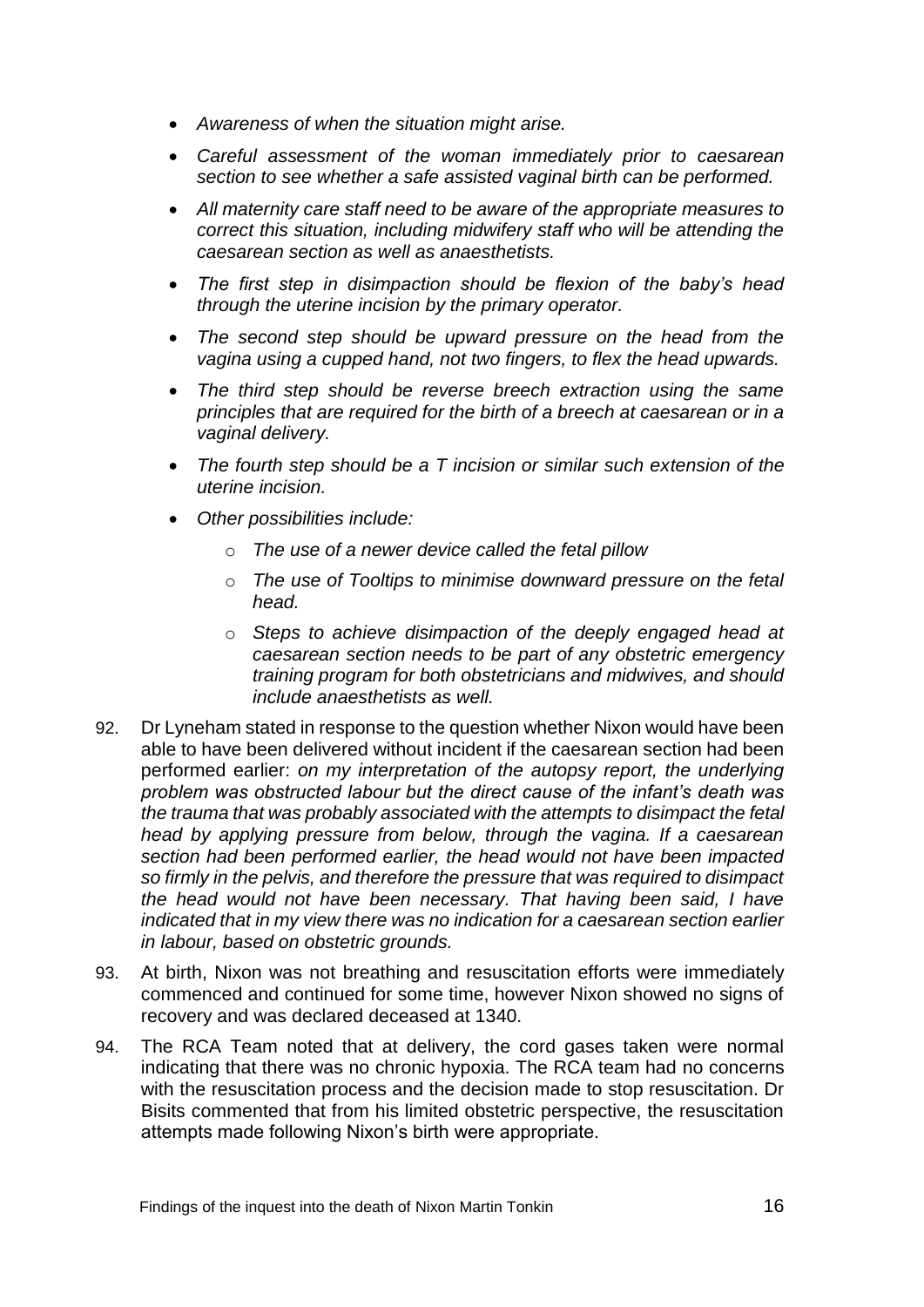#### <span id="page-20-0"></span>*Consultant involvement*

- 95. With regards to Dr Minuzzo's review, assessment, monitoring and management of Simone's condition and progress, Dr Bisits noted as follows:
	- a. Dr Minuzzo became aware of Simone's presence in the labour ward at the handover at 0800 on 6 June 2014. This is standard practice and represents the first step in a consultant familiarising themselves with women who will birth their babies on the delivery suite.
	- b. Dr Minuzzo personally reviewed Simone after 0900. Dr Minuzzo states that at no time was she informed Simone had made a request *earlier during the antenatal period* for a caesarean. She says Simone made no request for a caesarean at the time of her review at 0915, and Dr Minuzzo said there appeared no clinical need to consider a caesarean section at this time.
	- c. The registrar Dr B reassured Simone that the progress of labour would be carefully observed. Dr Bisits stated this reflects a good standard of consultant care within a public hospital. Dr Minuzzo was made aware of Simone's progress in labour then personally examined her to verify the registrar's findings that at 1030 Simone was not fully dilated. Dr Bisits said this also represents an adequate standard of care. The decision to proceed to a category two caesarean section at the time was reasonable and would be supported by most obstetricians.
- 96. Regarding whether Dr Minuzzo should have recognised and anticipated a difficult delivery and obstetric morbidity surrounding prolonged second stage labour and obstructed labour, Dr Bisits advised: *Dr Minuzzo did recognise that there was an obstructed labour and the possibilities of a difficult delivery along with obstetric morbidity. It was for this reason that she made the very appropriate decision to do a caesarean section within the requested timeframe. She also discussed with Dr B potential issues around the caesarean section. Both she and Dr B agreed that the head did not feel too jammed into the pelvis and therefore a caesarean section was unlikely to be too difficult.*
- 97. Regarding the level of instruction, support and supervision provided by Dr Minuzzo to Dr B for performing the caesarean section, Dr Bisits advised: *Dr Minuzzo was particular about performing the vaginal examination prior to the decision about the caesarean section and therefore could make a considered judgement about the likely difficulty of the caesarean section. As well she discussed this in some detail with Dr B. It was reasonable to think that Dr B at her level of training should be able to manage a caesarean section such as this one. In a tertiary hospital such as the RBWH there will always be access to help should the need arise. The level of supervision therefore was adequate*.
- 98. Regarding the actions taken (or not taken) by Dr Minuzzo at the end of her shift to ensure the ongoing safety and care of Simone and Nixon, Dr Bisits stated: *Dr Minuzzo offered to assist with the caesarean but Dr B said she would be able to do the procedure. This reflects an adequate level of attention to the situation. Dr Minuzzo handed over to another consultant, Dr Laporte, at 1300. It was clear that there was a formal handover. Not long after the handover Dr Laporte was called to attend theatre urgently in order to help with the delivery*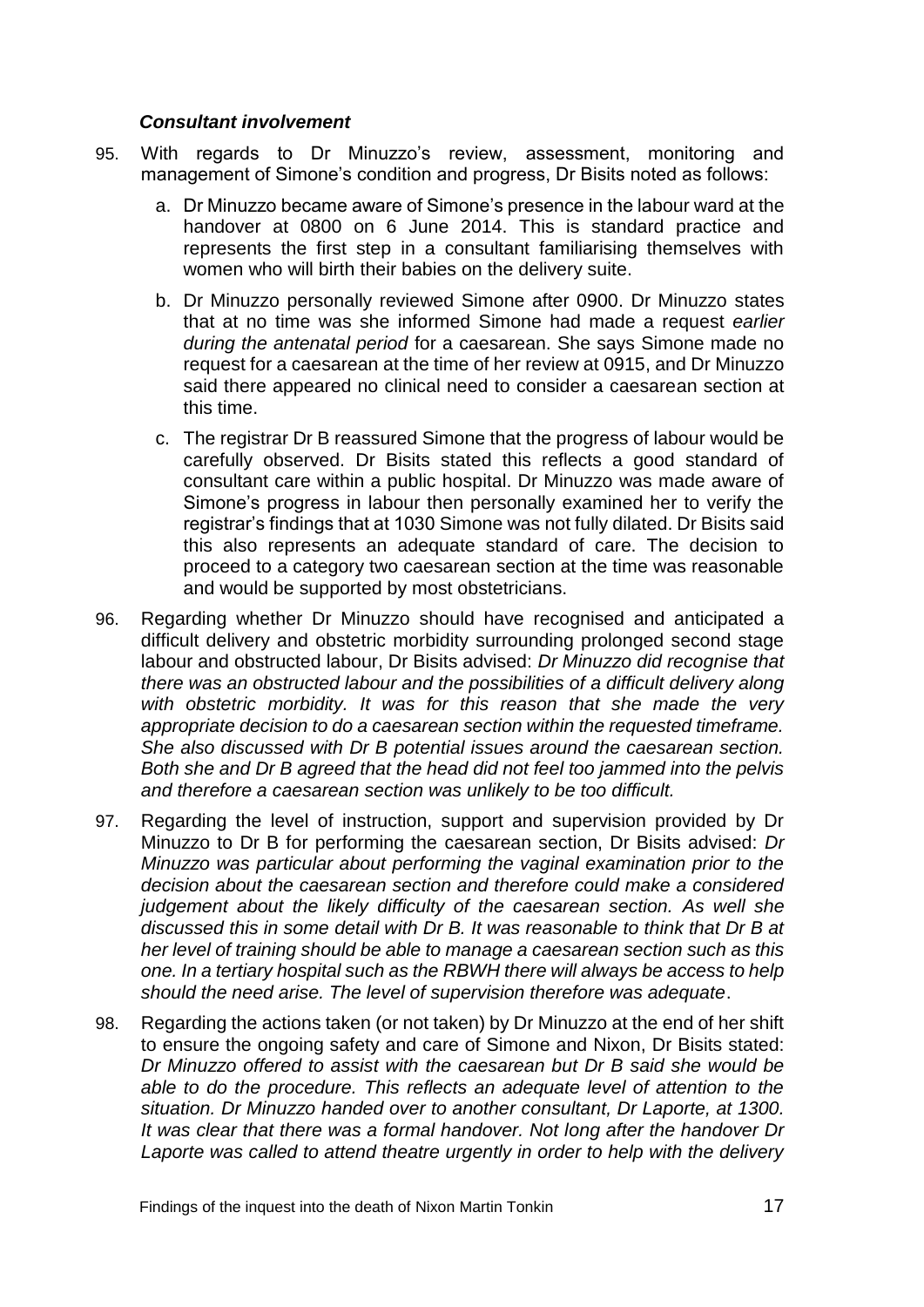*of the baby. At the end of her shift Dr Minuzzo demonstrated an adequate level of care to ensure the ongoing safety of Simone and her baby.*

#### <span id="page-21-0"></span>**The changes that have already been implemented at the RBWH since Nixon and Archer's death.**

- 99. The deaths of Archer Langley, Nixon Tonkin and an earlier death of a baby Mia Davies (also the subject of an inquest ) as well as concerns expressed internally has resulted in many significant changes to systems and processes employed by the RBWH obstetric department.
- 100. Over the past few years the RBWH has been updating my office of the changes as they have been made. By way of summary, the Executive Director Dr Amanda Dines states the changes were to ensure proper consultant led care, safe effective handovers and prompt escalation of concerns. The most recent update came from a letter of Dr Dines dated 22 March 2017 with a USB file of a large amount of information.
- 101. It is evident that Queensland Health commissioned a Part 9 Health Service Investigation into the quality and safety of clinical care and the repeated failure of the RBWH O&G Department to achieve ongoing accreditation as a training facility by RANZCOG. RANZCOG had in 2014 made a number of recommendations and this was followed up by a further visit and report in August 2015. This resulted in external and internal reviews and a *Roadmap for excellence: supporting change at the RBWH O & G Department 2015* was developed and signed off in September 2015. External consultants have been assisting implementation.
- 102. RANZCOG has now granted provisional accreditation in 2016 for four years subject to a satisfactory progress report in August 2018.
- 103. The Roadmap sets out to deliver a redesigned O&G Service to improve patient care and outcomes. This includes :
	- introduction of a new single Clinical Director (previously there were two Clinical Directors);
	- structural change to the leadership team and establishment of multidisciplinary clinical teams;
	- a new clinical roster system
- 104. Staff were regularly informed about the changes including through newsletters and other means as resourcing, staff and rostering issues were developed and implemented.
- 105. An audit schedule was developed to monitor:
	- Registrar & Consultant reviews of high risk patients
	- Midwife antenatal practices including completion of growth charts and obstetric management plans in the pregnancy health record.
- 106. RBWH have also employed additional staff including:
	- four advanced trainees
	- additional Principle House Officers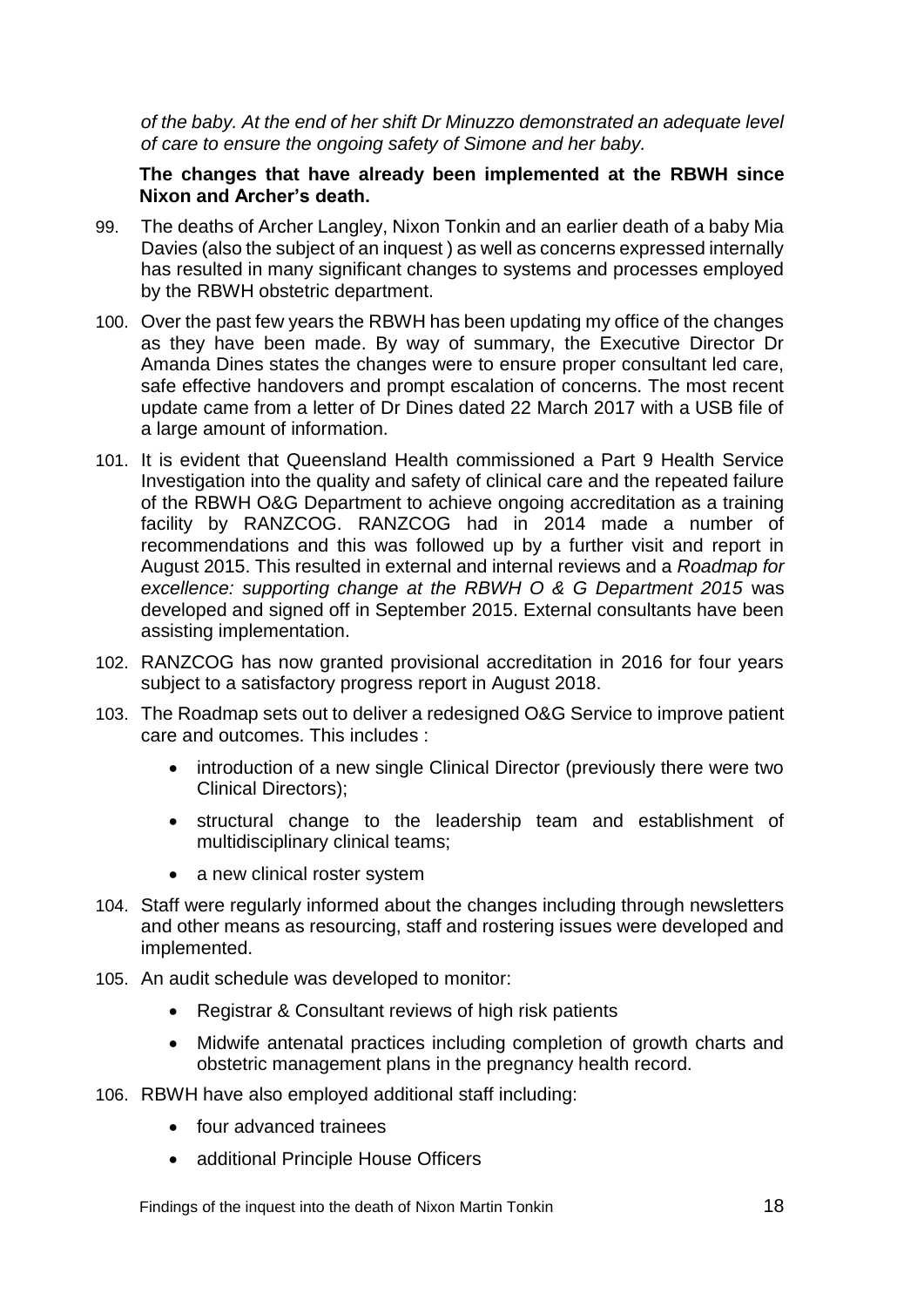- Senior Medical Office (SMO) Conjoint position with the University of Queensland
- Clinical Director Obstetrics and Gynaecology
- 107. As well there has been an emphasis on ensuring staff including Registrars and Consultants are provided with training. The O&G Department holds meetings with Registrars and Consultants on a monthly basis, to provide a forum to discuss changes in procedures and offer all medical staff the opportunity to provide improvement suggestions.
- 108. RBWH also developed two additional procedures. The first related to the *Impacted Fetal Head at Caesarean Delivery.* In summary this provides:
	- obstetric consultant should be present if impaction of the fetal head is anticipated, including caesarean sections:
		- o at full dilation
		- $\circ$  following trial of instrumental delivery or failed instrumental delivery
		- o after prolonged periods of obstruction
		- $\circ$  following prolonged periods of pushing in the 2<sup>nd</sup> stage
		- $\circ$  where presenting part is at or below the ischial spines on vaginal examination
		- $\circ$  where the clinicians are suspicious for impaction of the fetal head
	- where proceeding with a second stage caesarean section, the process should involve a senior obstetric clinician (consultant or senior registrar credentialed for complex emergency caesarean sections) and senior midwife
	- procedure for elevating the fetal head: manually by trained staff, using cupped hand with fingers spread over the skull to spread force and decrease risk of trauma, and applying gentle steady pressure – or alternatively by using a fetal pillow placed in the vagina and under the fetal head and then inflated
	- consider use of a tocolytic (e.g. GTN) where indicated (refer to GTN procedure document)
	- other techniques including reverse breech extraction should be used as a last resort or by an experienced clinician
- 109. The inquest heard consistent evidence from staff that the O&G Department is now more consultant driven with a greater presence of consultants at the handovers and ward rounds, consultants involved in any emergency cases and more staff to cover leave and absences and improvements to morale and communication. A consultant is now physically present on every shift. Staff also spoke of increased mandatory training in such topics as identifying obstructed labour, simulated emergencies, CTG, RANZCOG workshops etc. High risk patients would now be reviewed by a consultant.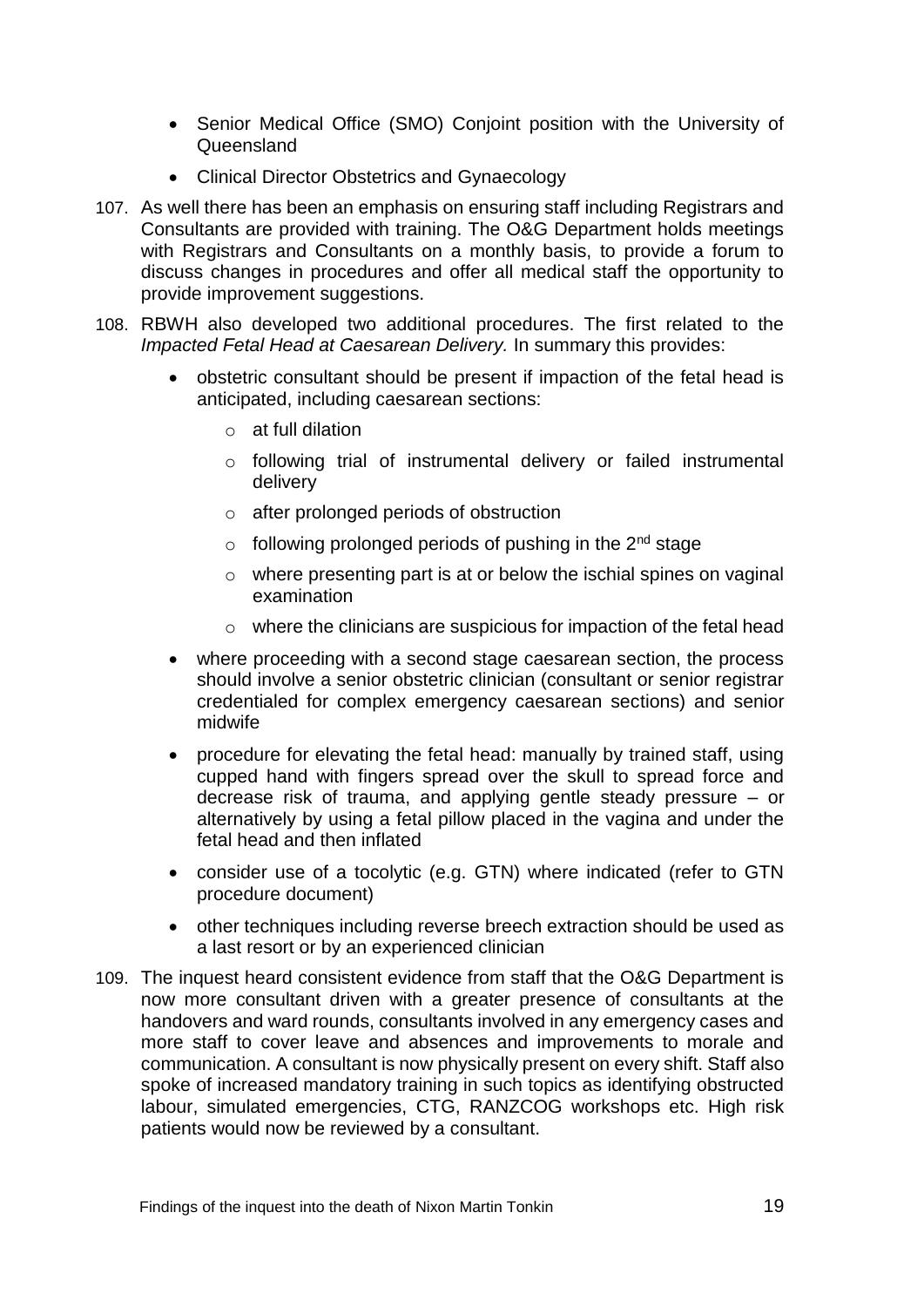- 110. The apparent difficulties with mobile reception in some areas and pagers has been resolved with the provision of DECT phones (a form of digital cordless phone).
- 111. The staff were also aware of the new obstructed labour procedure/policy and how they can escalate concerns. One staff member said a lot of work has been done on the escalation process. In suitable cases fetal pillows are used. *The Impacted Fetal Head, Caesarean Delivery in the setting of procedure states* that an obstetric consultant should be present if impaction of the fetal head is anticipated. The procedure gives a description of the techniques to be adopted, in keeping with the evidence of Dr Bisits and Dr Lyneham.
- 112. As well the procedure states clinical staff need to be trained and are confident in the use of the procedure and steps involved. On the basis of the evidence of staff at the inquest and the evidence of training provided by RBWH, this aspect has been addressed.

#### <span id="page-23-0"></span>**RANZCOG C-Obs 37 Delivery of the Fetus at Caesarean section**

- 113. As Dr Bisits opined, and I accept, Nixon's death was most likely caused by skull fractures arising from excessively focussed pressure in attempting to disimpact the head using two fingers in the vagina to press upwards on the baby's skull. Dr Bisits noted that whilst upward pressure on a baby's head in this manner does not usually cause such catastrophic injuries, such cases have been reported. <sup>1</sup>
- 114. The findings in the *Inquest of Benjamin Glasgow* were forwarded to RANZCOG in 2009. RANZCOG developed C-Obs 37 in July 2010. Whilst this guideline included guidance on the performance of a Caesarean section with the fetal head deep in the pelvis it does not provide any information as to the technique to be applied to the fetal head when attempting to disimpact it from the maternal pelvis.
- 115. Dr Bisits advised the professional consensus is that all efforts must be directed at avoiding the focussed pressure of two fingers pushing on the head in this manner, and outlined suggestions for different approaches including using a cupped hand, a reverse breech extraction, an extension of the uterine incision and other strategies.
- 116. Dr Lyneham in his report advised the attempts at disimpaction should combine an attempt at flexion of the baby's head through the uterine incision by the operating surgeon, and upward pressure on the fetal head from below using a cupped hand rather than two fingers.
- 117. Dr Lyneham in evidence stated that the midwife did not know the correct technique and as Dr B was not trained for this situation it was understandable she could not tell the midwife. Dr Bisits was also not critical of Dr B in not giving a direction to the midwife. Dr B was only aware of descriptions of the technique through text books during her studies.
- 118. Dr Lyneham stated that the college statement could be improved by setting out the technique to be adopted. Dr Bisits agreed with this conclusion. There was

l

<sup>1</sup> *Inquest into the death of Benjamin Glasgow* delivered 20/3/2009 involved the same injuries and causation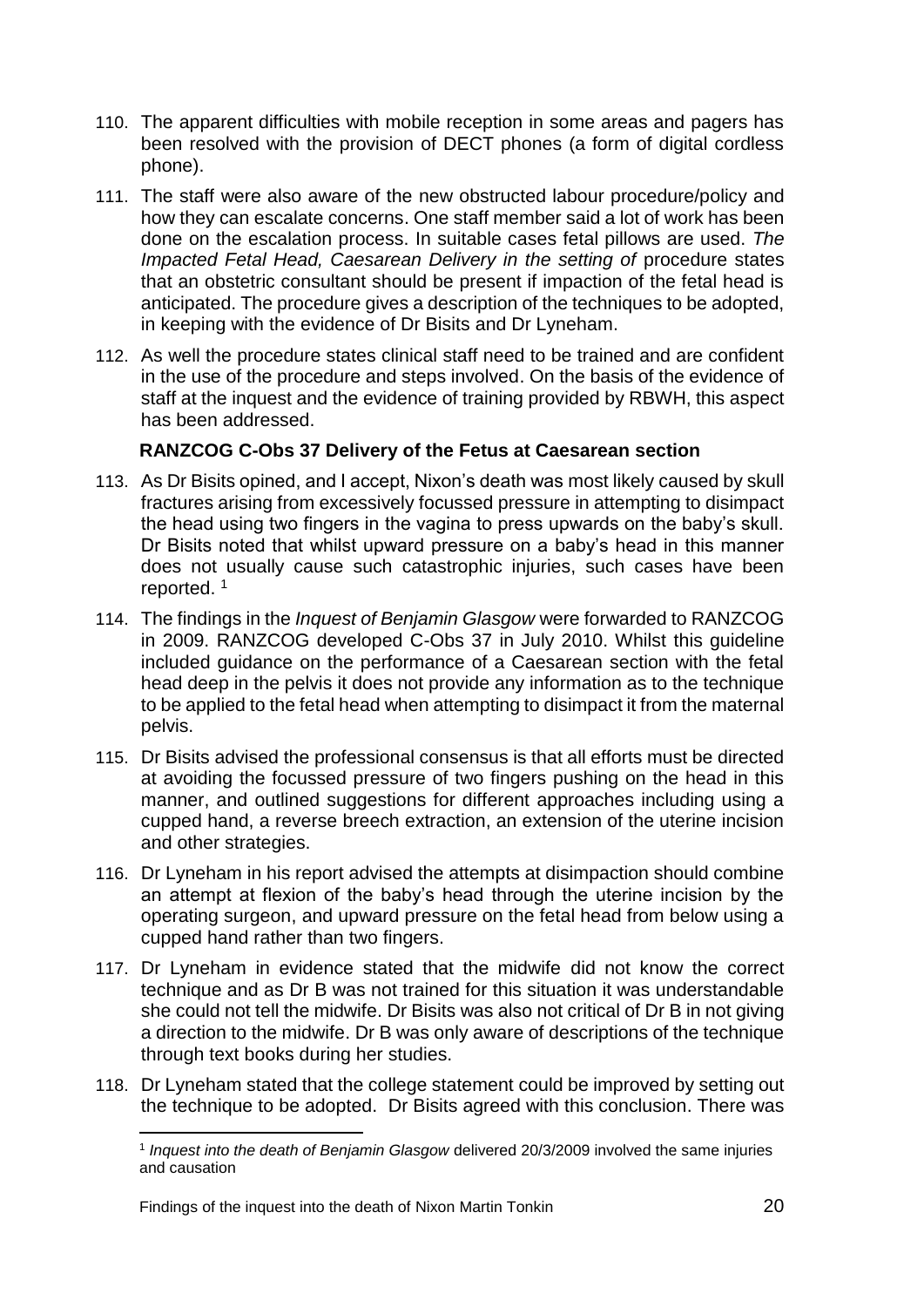consensus that having more senior staff available earlier could have provided assistance and avoided any wrong technique.

119. Both Dr Lyneham and Dr Bisits agreed with the suggestion that a suitable recommendation from the Coroner would be to request RANZCOG to reconsider the policy statement by including more information about the techniques to be adopted. Dr Bisits stated this was a very rare and unexpected event and techniques to deal with this safely are not taught enough or practised enough.

#### <span id="page-24-0"></span>**Conclusions**

- 120. In reaching my conclusions it should be kept in mind that a coroner must not include in the findings or any comments or recommendations, statements that a person is or maybe guilty of an offence or is or maybe civilly liable for something. The focus is on discovering what happened, not on ascribing guilt, attributing blame or apportioning liability. The purpose is to inform the family and the public of how the death occurred with a view to reducing the likelihood of similar deaths.
- 121. If, from information obtained at an inquest or during the investigation, a coroner reasonably believes that the information may cause a disciplinary body for a person's profession or trade to inquire into or take steps in relation to the person's conduct, then the coroner may give that information to that body.
- 122. In matters involving health care, when determining the significance and interpretation of the evidence the impact of hindsight bias and affected bias must also be considered, where after an event has occurred, particularly where the outcome is serious, there is an inclination to see the event as predictable, despite there being few objective facts to support its prediction.
- 123. In my experience, where there are negative medical outcomes, there is often evidence of poor communication that contributes, and usually not just one event but a number of such events. As a result, critical information is lost, not communicated, or falls between the cracks and is therefore not considered. It is evident this case demonstrated examples of poor communication and a degree of fragmentation in care resulted in decisions being made and delays occurring in the context of systems issues.
- 124. With the benefit of hindsight, it is apparent that had a caesarean section been performed as an elective procedure, then subject to the risks of the procedure, this would have occurred prior to labour and active pushing commencing and there would be little to no likelihood of an impacted fetal head complicating the delivery.
- 125. It is evident Simone was not given an opportunity to finalise the decision on her birth plan or mode of delivery. There had been a plan to discuss this at her next antenatal clinic on 4 June but she was admitted earlier than expected on 3 June. The consensus of the medical evidence is there was no clear medical indication for a caesarean section, but the options for each mode of delivery should have been discussed and Simone could then make an informed decision. Simone had been seen by different clinicians and the medical records were somewhat fragmented. The RCA Team found that any discussion that had been held should be recorded in the *Medical and Obstetric Issues*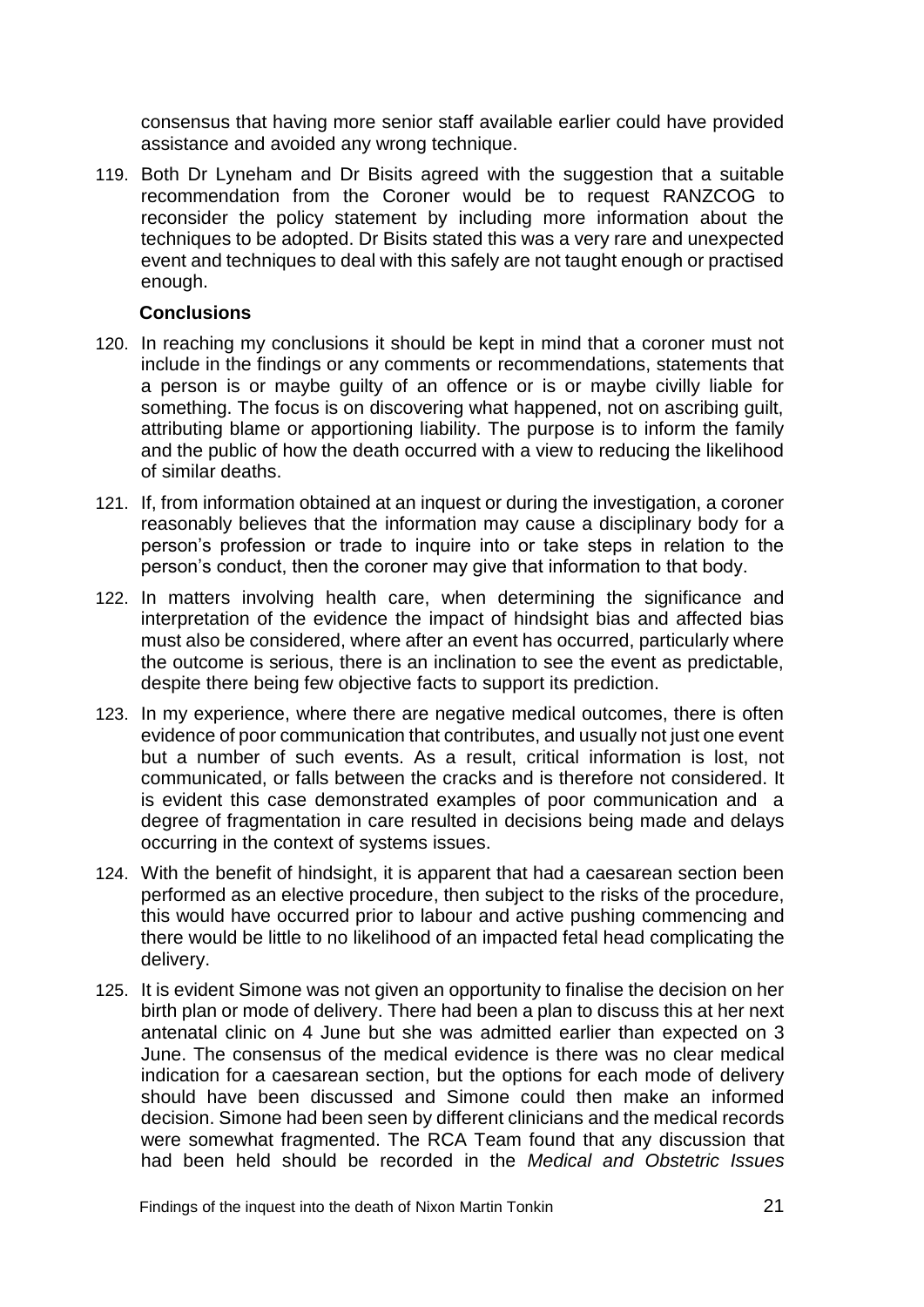*Management Plan,* and improved use of this document would provide a more efficient and effective communication of plan of care or issues between the team.

- 126. The overwhelming clinical opinion was a caesarean section was not medically indicated and there are a number of factors to be considered with the advantages, disadvantages and risks associated with both modes of delivery to be discussed with the parents. With that information the parents may have made an informed decision to proceed with a vaginal delivery. Equally, they may have made a decision for a caesarean section. Whatever the decision made, the consensus of the medical evidence was that given the importance of patient autonomy, the mother's decision would have been respected and followed.
- 127. I reject there is evidence to support an assertion that RBWH, as a major public hospital, had a policy of preferring vaginal births to caesarean section for costs or resource reasons and that such a policy impacted on clinical decisions.
- 128. I find the evidence is such that the medical and nursing staff caring for Simone during labour made assumptions that the birthing plan and mode of delivery had been discussed and determined. Once the IOL was in place then this was always leading towards a vaginal birth. I accept that in the antenatal period and during labour Simone wanted to keep open a dialogue as to her preference for a caesarean. One can well imagine Simone was placed in a difficult position once labour was underway. No doubt a patient in that position has to trust that the decisions made and care provided were for her benefit. Essentially the decision for IOL was made early in the admission on 3 June without the degree of consultation that was required. No-one was aware that there still had to be had a discussion as to mode of delivery. I do not accept that the medical and midwifery staff then proceeded in a manner, which was overbearing towards Simone, but any later discussions about mode of delivery were always coloured by an assumption that a decision about mode of delivery had been made in conjunction with Simone, when in fact it had not.
- 129. Further, I accept the submissions of Counsel Assisting that, once in labour, Simone was in a substantially different position with regards to her ability to then exercise her choice for an elective caesarean section. Confined now to the maternity ward and birth suite, Simone was reliant on those medical staff available to her, which did not include her admitting consultant Dr Laporte. Simone was at times in pain and distressed, which would have impacted on her ability to communicate clearly and effectively with others. Viewed as a patient who had chosen an IOL and who was experiencing some emotional distress, and with limited access to more senior staff with whom she could discuss an elective caesarean section as an option, and hampered in her ability to communicate with staff who were present due to her pain and distress, it is understandable that Simone now found it very difficult to explore an elective caesarean section as an option for delivery. This is most clearly illustrated by the evidence of MW Simpson and the reasons she provided for not raising Simone's request for a caesarean with a doctor.
- 130. Dr Lyneham made the comment during his evidence that it can be *extremely difficult* for a mother to communicate her decision about how she wishes to birth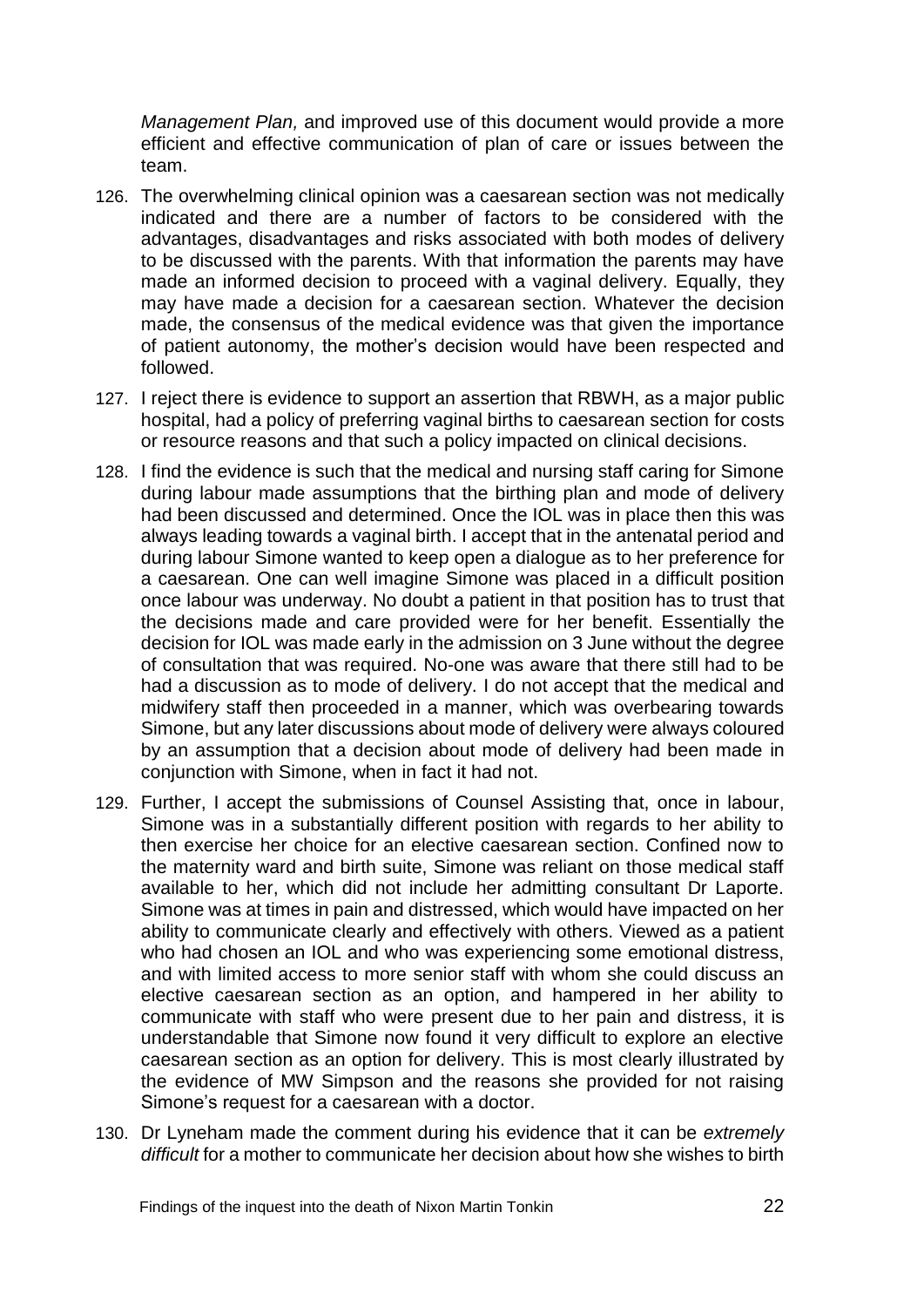her baby within this setting. Dr Lyneham stated that almost everyone asks for a caesarean in the second stage of labour, and that in fact midwives then have a very important role for reassuring the mother. Dr Lyneham even went so far as to say that, for this reason, his comments about patient autonomy would not apply to a woman in the second stage of labour. This appears to have been the approach taken by MW Simpson that evening. However, I accept that it remained in Simone's mind at that time that she wished to discuss an elective caesarean section as an option for delivery and that her request at that time was not purely a response to her experience of pain. This is further supported by evidence of Simone having raised the issue of an elective caesarean section on multiple occasions prior to this time, both in the antenatal period and after her admission to hospital.

- 131. As well, and subject to the rider that there needed to be a discussion with Simone on the mode of delivery, the consensus of the medical opinion is the decision to induce labour was clinically appropriate, and as a result there was no reason for medical and nursing staff to think they should reconsider the decision to proceed with an IOL.
- 132. Once labour was under way, the decisions made by medical and nursing staff were considered by the experts to be generally appropriate. There was no one individual or a particular decision that was causal to what occurred. The RCA found that there were delays in reviews or processes that when added up contributed to a significant delay in the final delivery of the baby, and therefore **exacerbated the potential** for an impacted fetal head. No delay by itself was significant, but the overall effect of each delay became significant. Dr Dines accepts on behalf of RBWH that the delay was the root cause.
- 133. The delays have been described in the decision and on the findings of the RCA essentially related to an excessive length of the second stage of labour, a delayed diagnosis of obstruction of labour, and an avoidable delay in commencement of a caesarean section.
- 134. The submissions made on behalf of a number of individual clinicians is that the expert evidence heard during the inquest does not support those conclusions made by Dr Dines.
- 135. With a degree of hindsight, if the non-elective caesarean section had occurred at a time prior to Nixon's head becoming deeply impacted in his mother's pelvis, then it is much more likely Nixon would have been born without difficulty. What is not certain is when the time of deep impact occurred and if this could have been predicted. The uncontroverted fact is Nixon's head was deeply impacted and as a matter of logic it makes sense to say, as Dr Dines accepts that some earlier action may have prevented such deep impact, but there were no individuals or individual decisions which brought about this state of affairs.
- 136. Leaving aside the elective procedure and focusing on the events during labour, there was no evidence during labour of fetal distress and the consensus of the expert evidence is, that subject to what happened during delivery, Nixon should have been born without any trauma.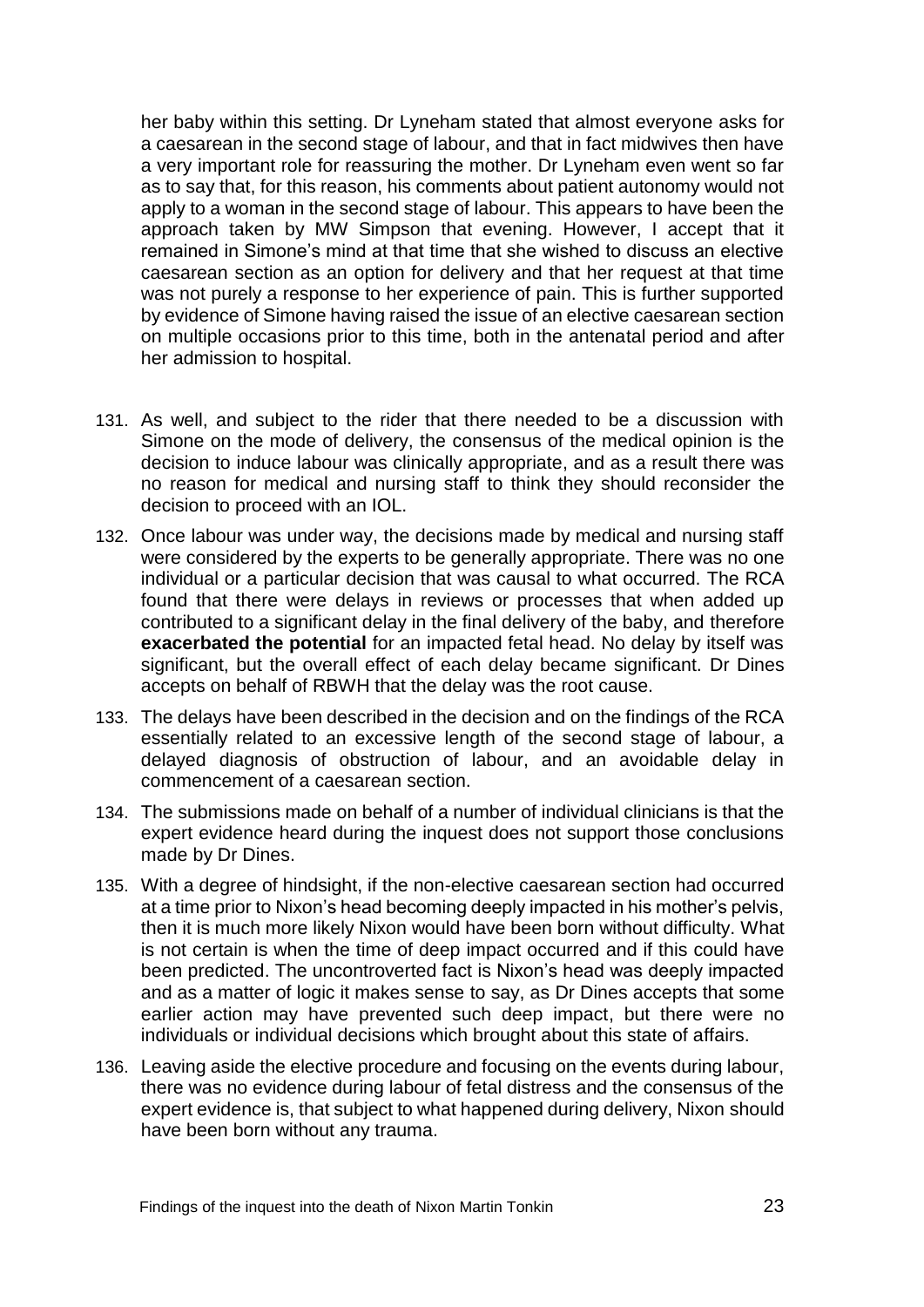- 137. The other significant factor was the lack of direct engagement of senior staff including consultants at critical times and in particular at the operating table. Accepting the consensus of medical evidence is it is difficult to know the degree of impaction of a fetal head from a vaginal examination alone, the impression I had after hearing the evidence is that the discussion that occurred between Dr B and Dr Minuzzo was likely reflective of the difficult working relationship that at least Dr B perceived she had with Dr Minuzzo, resulting in Dr B not asserting the extent of any concerns she may have had. Dr B stated she was shocked and scared when she saw how deeply impacted the head was. This then left a registrar who had no specific training in difficult disimpaction of the fetal head, asking for assistance from consultants which was not immediately forthcoming, and as a result and in that emergency situation requesting assistance from a midwife who had no understanding of the proper technique that was to be used to assist in the disimpaction. Neither the registrar nor the midwife should have been placed in that position.
- 138. If a similar presentation occurred today and provided the *Medical and Obstetric Issues Management Plan* had been accurately recorded, it is more likely that it would have been noted that a discussion about mode of delivery was still to take place and this discussion would have occurred. I accept the evidence that in the event Simone made an informed decision for an elective caesarean section that would have occurred.
- 139. Assuming that the parents had received advice and made a decision to proceed with an induction of labour there would be a number of other consequences. Firstly, there would have been earlier consultant involvement with the consultant being present at the bedside handover.
- 140. Secondly, as the labour proceeded and to the extent any delays were occurring, it is more likely there would have been an escalation of concerns, which may have seen a decision for a caesarean section made earlier. I accept, based on the expert evidence, that there were few objective clinical signs that should have indicated to staff that decisions needed to be escalated urgently and therefor individual decisions could not predict what was occurring, but the fact is by the time of the caesarean section operation there was a deeply impacted head.
- 141. Thirdly, and most importantly, a consultant or senior staff trained in the correct techniques to be utilised in the event there was a fetal head impaction would have been present. An impacted fetal head does not mean death or serious injury is inevitable, and with trained staff the position can be recovered.

### <span id="page-27-0"></span>**Findings required by s. 45**

<span id="page-27-2"></span><span id="page-27-1"></span>

| Identity of the deceased - | Nixon Martin Tonkin                                                                                                                                                                                                                            |
|----------------------------|------------------------------------------------------------------------------------------------------------------------------------------------------------------------------------------------------------------------------------------------|
| How he died $-$            | Nixon died from head injuries caused during a<br>caesarean section, when the obstetric registrar<br>performing the procedure unexpectedly came<br>across a deeply impacted fetal head. The<br>correct technique to disimpact the fetal head is |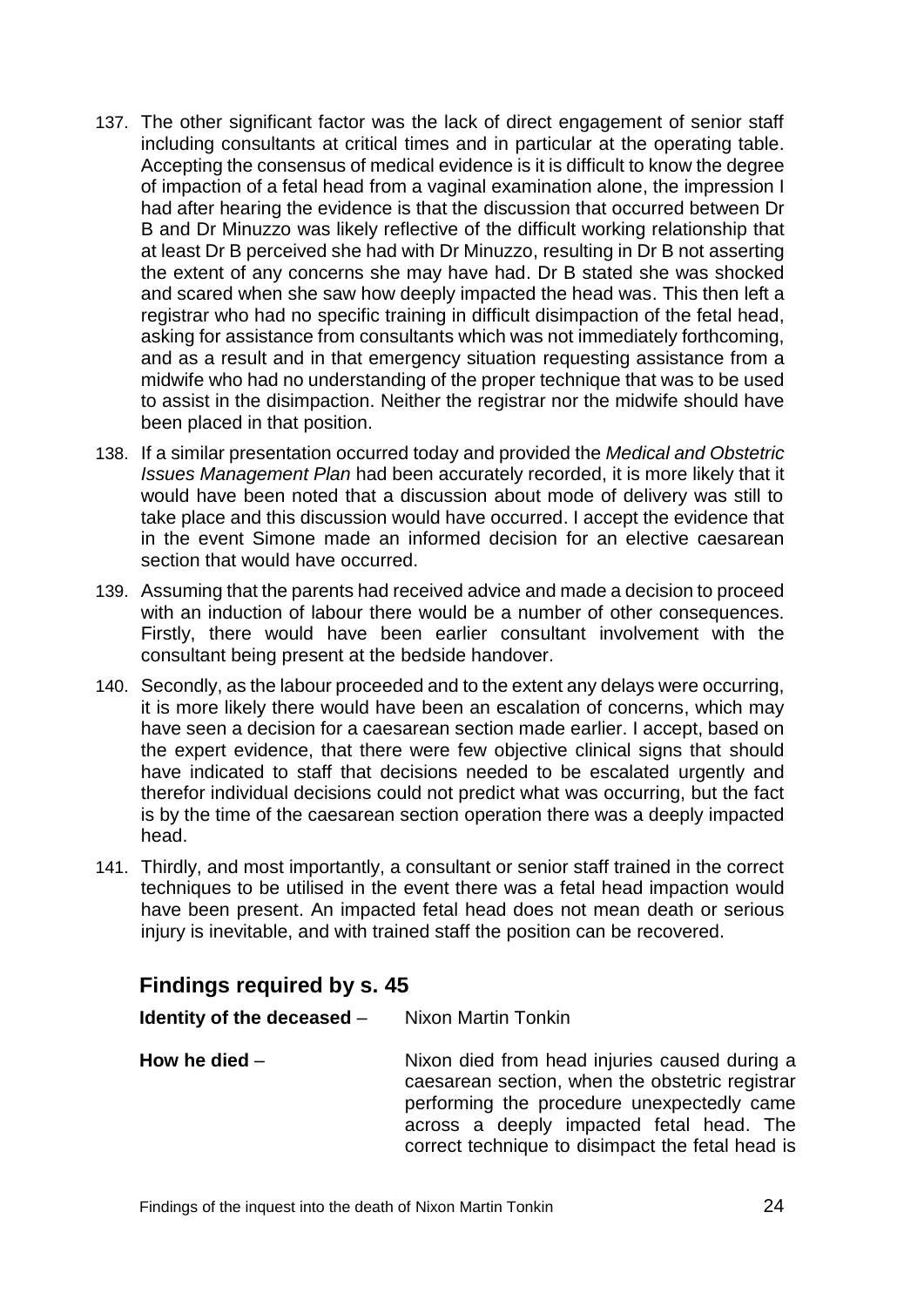to attempt at flexion of the baby's head through the uterine incision by the operating surgeon, and apply upward pressure on the fetal head from below using a cupped hand. The registrar requested the assistance of a consultant or senior obstetric staff. When that was not immediately forthcoming she requested the assistance of a midwife to apply upward pressure from beneath through the vagina. The midwife was not trained in the correct technique and utilised two fingers pushing against the fetal head rather than a cupped hand, increasing the risk of skull fractures. The obstetric registrar did not provide any instruction to the midwife. The registrar had not received practical training in the technique to be used and it is unclear if there were any other pressures on the fetal head at delivery that may also have contributed. The cause of the deeply impacted fetal head was potentially due to a combination of delays during labour as well as delay in the availability of senior medical staff to assist in the delivery at a crucial time. There were a number of systems issues which contributed to the delays, rather than individual decisions and actions. Significant reforms have been implemented at RBWH such that in future, earlier involvement of a consultant obstetrician during the labour but particularly at the time of delivery, may have resulted in a better outcome.

<span id="page-28-0"></span>**Place of death** – Royal Brisbane Hospital HERSTON QLD 4006 AUSTRALIA

<span id="page-28-1"></span>**Date of death–** 6 June 2014

- <span id="page-28-2"></span>**Cause of death** – 1(a) Main condition in neonate; Head injuries (birth trauma)
	- 1(b) Other conditions in neonate; Foetal macrosomia
	- 1(c) Main condition in mother; Obstructed labour
	- 1(d) Other conditions in mother; Gestational diabetes mellitus; gestational hypertension
	- 2 Underlying cause of death: Maternal gestational diabetes mellitus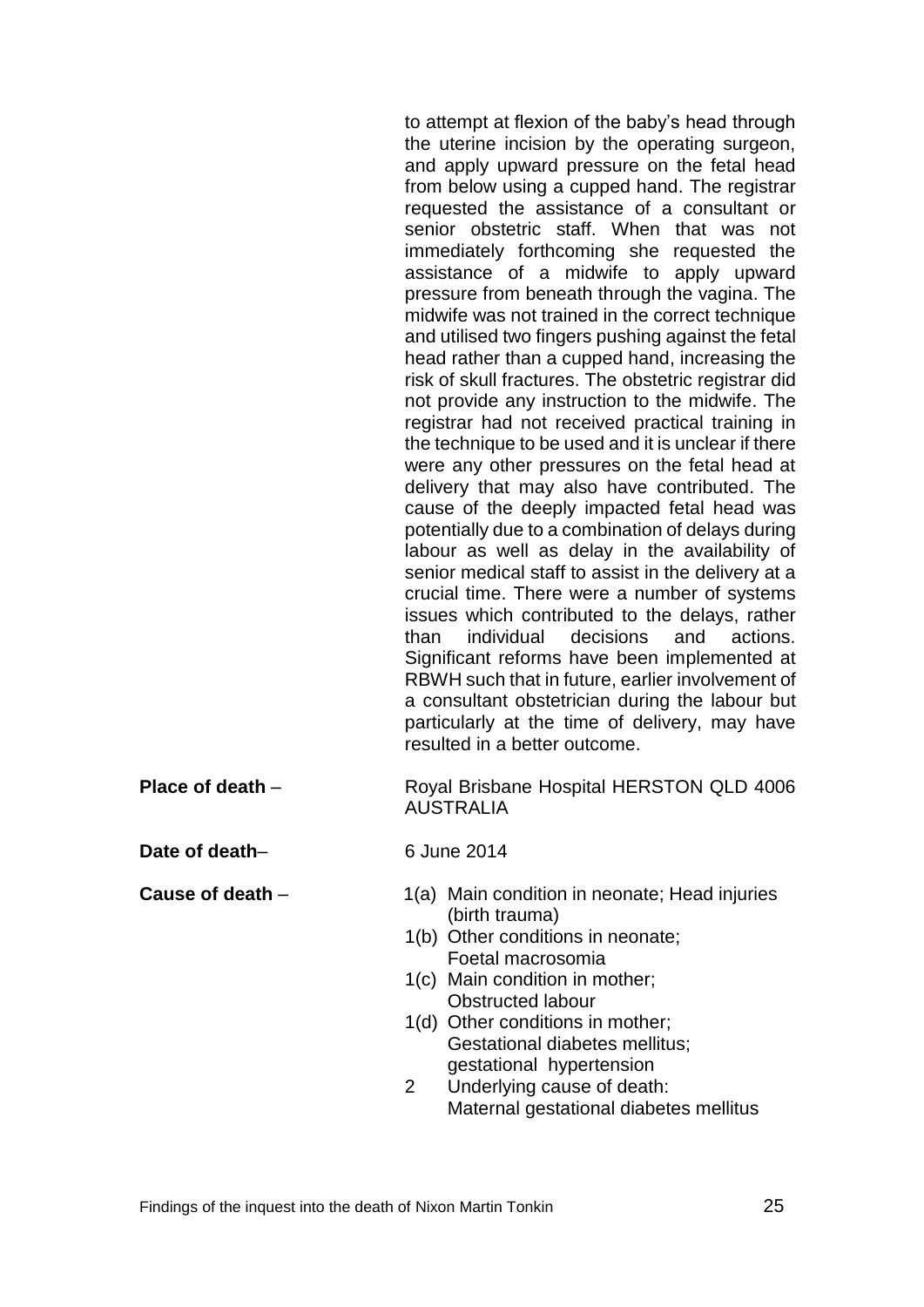#### <span id="page-29-0"></span>**Comments and recommendations**

I have summarised the changes that have been made by RBWH over a number of years and having regard to the substance of those changes, the evidence of implementation and the acceptance of these by staff, I do not intend to make any further recommendations other than as below.

The RCA made a recommendation that any changes to the patients' plan of care or issues identified must be documented by medical staff in the *Medical and Obstetric Issues Management Plan in the Pregnancy Health Record* and the charts were to be randomly audited to measure compliance. The family has concerns regarding whether the decisions recorded in the *Medical and Obstetric Issues Management Plan* are considered as there was some evidence it is not always looked at. I note this evidence and comment that the recommendation made in the RCA does need to be reinforced with staff and audits should continue.

I recommend that RANZCOG reconsider the policy statement C-Obs 37 *Delivery of Fetus at Caesarean Section* as to whether C-Obs 37 should include more information about the techniques to be adopted in the event of a presentation of a deeply impacted fetal head, consistent with the evidence of Dr Bisits and Dr Lyneham.

In conjunction with the above recommendation, and consistent with the evidence of the experts that this is an area where not enough is taught or practised, it is incumbent on those involved in national training programs of obstetricians and midwifes, as well as within teaching hospitals such as RBWH, to ensure there is ongoing training in simulated emergencies such as this event. I note staff spoke about receiving increased mandatory training in such topics as identifying obstructed labour, the use of Fetal Pillows, simulated emergencies, CTG interpretation and RANZCOG workshops, and this training needs to continue. I accept there may be some resistance to mandating that midwives receive such training but ultimately this would be limited to midwives who are likely to be involved in emergency situations in theatre, rather than midwives generally.

I note the family expressed a view that policies should be developed so that mothers have the benefit of one primary care giver. This introduces the subject of continuity of care, a subject long debated in health circles, to reduce fragmentation of care. This is a subject outside the scope for recommendations at an inquest. What can be said, is that within a large public health system, this will remain a constant balancing issue, best resolved by ensuring hospital systems continue to evolve with best practice in documentation, handover, communication, involvement of senior staff and escalation of concerns processes. Ultimately it is about communication and exchange of information.

I have determined that no referral of specific medical or nursing staff should be made under section 48(4) of the *Coroners Act 2003.* The death of Nixon Tonkin and Archer Langley were the subject of concurrent investigations by my office and the Office of Health Ombudsman, during which our respective offices